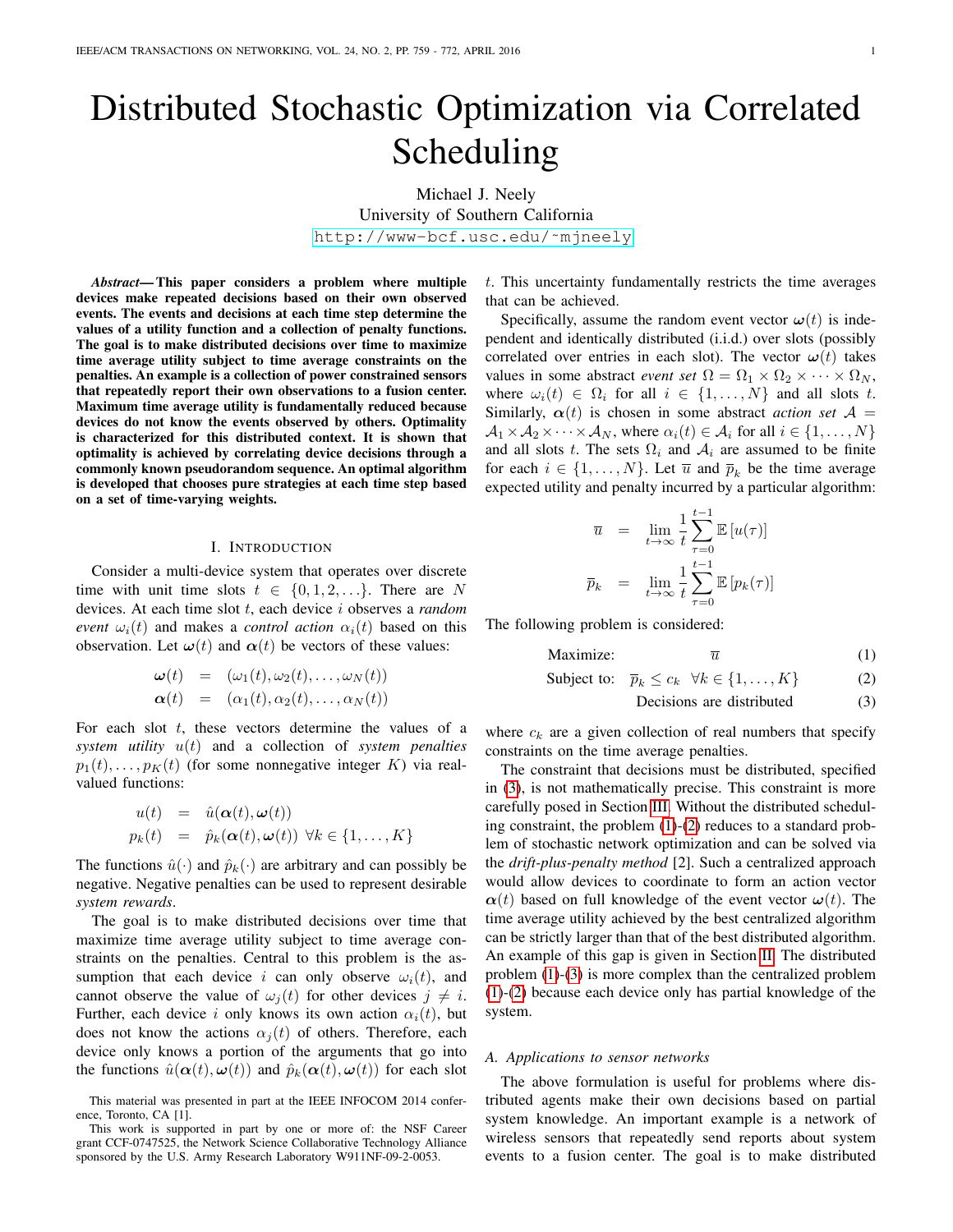decisions that maximize time average *quality of information*. This scenario was previously considered by Liu et al. in [3]. There, sensors can provide reports every slot  $t$  using one of multiple *reporting formats*, such as text, image, or video. Sensors can also choose to remain idle. Thus, the action sets  $A_i$  are the same for all sensors *i*:

$$
\alpha_i(t) \in \mathcal{A}_i \triangleq \{\text{idle}, \text{text}, \text{image}, \text{video}\} \quad \forall i \in \{1, \dots, N\}
$$

where the notation  $\sqrt{\Delta}$ " represents *defined to be equal to*.

Each format requires a different amount of power and provides a different level of quality. Define  $p_i(t) = \hat{p}_i(\alpha_i(t))$ as the power incurred by sensor  $i$  on slot  $t$ , where:

$$
0 = \hat{p}_i(\text{idle}) \le \hat{p}_i(\text{text}) \le \hat{p}_i(\text{image}) \le \hat{p}_i(\text{video})
$$

Let  $\omega_i(t)$  be the *quality value* of the sensor i observation on slot  $t$ . For example, this might depend on the current distance between sensor  $i$  and the observed event, or the angle, noise level, and so on. Define  $f_i(\alpha_i(t))$  as the fraction of this quality that is achieved under format  $\alpha_i(t)$ , where:

$$
0 = f_i(\text{idle}) \le f_i(\text{text}) \le f_i(\text{image}) \le f_i(\text{video}) = 1
$$

The prior work [3] considers the problem of maximizing time average utility subject to a time average power constraint:

$$
\sum_{i=1}^{N} \overline{p}_i \leq c
$$

where  $c$  is some given positive number. Further, that work restricts to the special case when the utility function is a *separable sum* of functions of device i variables, such as:

$$
u(t) = \sum_{i=1}^{N} f_i(\alpha_i(t))\omega_i(t)
$$

Such separable utilities cannot model the realistic scenario of *information saturation*, where, once a certain amount of utility is achieved on slot  $t$ , there is little value of having additional sensors spend power to deliver additional information on that slot. The current paper considers the case of *arbitrary*, *possibly non-separable* utility functions. An example is:

<span id="page-1-0"></span>
$$
u(t) = \min\left[\sum_{i=1}^{N} f(\alpha_i(t))\omega_i(t), 1\right]
$$
 (4)

This means that once a total quality of 1 is accumulated from one or more sensors on slot  $t$ , there is no advantage in having other sensors report information on that slot. This scenario is significantly more challenging to solve in a distributed context.

## *B. Applications to wireless multiple access*

The general formulation of this paper can also treat simple forms of distributed multiple access problems. Again suppose there are N wireless sensors that report to a fusion center. For each  $i \in \{1, ..., N\}$ , define  $\omega_i(t)$  as the *quality* that a transmission from sensor  $i$  would bring to the system if it transmits on slot t. Define  $\alpha_i(t)$  as a binary value that is 1 if sensor  $i$  transmits on slot  $t$ , and 0 else. Assume the network operates according to a simple collision model, where a transmission from sensor  $i$  is successful on slot  $t$  if and only if it is the only sensor that transmits on that slot:

<span id="page-1-2"></span>
$$
u(t) = \sum_{i=1}^{N} \omega_i(t) \left[ \alpha_i(t) \prod_{j \neq i} (1 - \alpha_j(t)) \right]
$$
 (5)

The above utility function is non-separable. Concurrent work in [4] considers a similar utility function for wireless energy harvesting applications.

## *C. Channel variation and uncertainty*

The general utility function of this paper can also be used to treat wireless transmission over time-varying channels. For a simple example, suppose each device uses an orthogonal link. Define  $\omega_i(t) = (\eta_i(t), S_i(t))$ , where  $\eta_i(t)$  is the quality of the current sensor i observation, and  $S_i(t)$  is the current transmission rate available over link  $i$  (both assumed to be known only to sensor *i*). Define  $\eta = (\eta_1, \dots, \eta_N)$ ,  $S =$  $(S_1, \ldots, S_N)$ , and write  $\boldsymbol{\omega} = (\boldsymbol{\eta}, \boldsymbol{S})$ , assumed to have a finite number of possibilities. Consider a format selection problem. For each format  $\alpha_i \in \mathcal{A}_i$ , let  $f(\alpha_i)$  be the fraction of quality achieved and let  $b(\alpha_i)$  be the amount of bits needed. The utility function is:

<span id="page-1-1"></span>
$$
\hat{u}(\boldsymbol{\alpha},(\boldsymbol{\eta},\boldsymbol{S})) = \min\left[\sum_{i=1}^{N} \eta_i f(\alpha_i) 1_{\{b(\alpha_i) \geq S_i\}}, 1\right] \quad (6)
$$

where  $1_{\{b(\alpha_i) > S_i\}}$  is an indicator function that is 1 if  $b(\alpha_i) \geq$  $S_i$ , and 0 else. This example is similar to [\(4\)](#page-1-0), but assumes that a message is not received if its size exceeds the current link capacity.

As a variation on this model, suppose channel vectors  $S(t)$ again vary with time, but none of the components are known to any sensor. Thus, each sensor observes only the quality value, so that  $\omega_i(t) = \eta_i(t)$ . Define  $Pr[\mathbf{S}|\boldsymbol{\eta}] = Pr[\mathbf{S}(t) =$  $\mathbf{S}|\boldsymbol{\eta}(t)=\boldsymbol{\eta}$ . A new utility function  $\tilde{u}(\cdot)$  can be defined:

$$
\tilde{u}(\boldsymbol{\alpha},\boldsymbol{\eta})=\sum_{\boldsymbol{S}}Pr[\boldsymbol{S}|\boldsymbol{\eta}]\hat{u}(\alpha_i,(\boldsymbol{\eta},\boldsymbol{S}))
$$

where  $\hat{u}(\cdot)$  is given in [\(6\)](#page-1-1). If channel states and observation qualities are independent then  $Pr[\mathbf{S}|\boldsymbol{\eta}] = Pr[\mathbf{S}].$ 

## *D. Contributions and related work*

The framework of partial knowledge at each device is similar in spirit to a *multi-player Bayesian game* [5][6]. There, the goal is to design competitive strategies that lead to a Nash equilibrium. The current paper is not concerned with competition or equilibrium. Rather, it seeks distributed strategies for maximizing the time average of a single utility function subject to additional time average penalty constraints.

This paper shows that an optimal distributed algorithm can be designed by having devices correlate their decisions through an independent source of common randomness (Section [III\)](#page-3-0). Related notions of commonly shared randomness are used in game theory to define a *correlated equilibrium*, which is typically easier to compute than a standard Nash equilibrium  $[7][8][6][5]$ . For the current paper, the shared randomness is crucial for solving the distributed optimization problem. This paper shows that optimality can be achieved by using a shared random variable with  $K + 1$  possible outcomes, where K is the number of penalty constraints. The solution is computable through a linear program. Unfortunately, the linear program can have a very large number of variables, even for 2-device problems. A reduction to polynomial complexity is shown to be possible in certain cases (Section [IV\)](#page-4-0). This paper also develops an online algorithm that chooses pure strategies every slot based on a set of weights that are updated at the end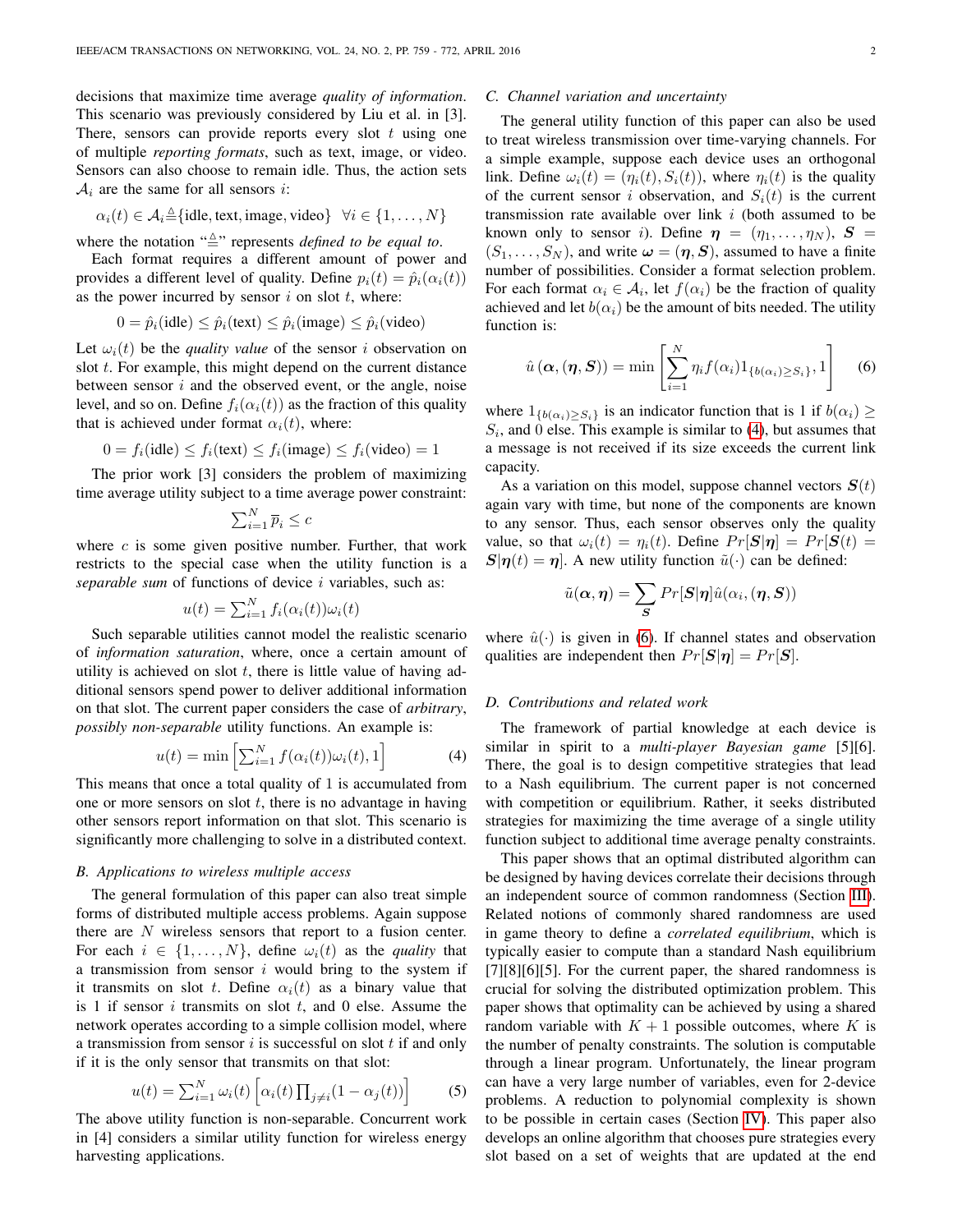of each slot (Section [V\)](#page-7-0). The online technique is based on Lyapunov optimization concepts [2][9][10].

Much prior work on network optimization treats scenarios where it is possible to find distributed solutions with no loss of optimality. For example, network flow problems that are described by linear or separable convex programs can be optimally solved in a distributed manner [11][12][13][10]. Work in [14] uses distributed agents to solve for an optimal vector of parameters associated with a Markov decision problem. Work in [15][16][17] develops distributed multiple access methods that converge to optimality. However, the above problems do not have random events that create a fundamental gap between centralized and distributed performance.

Recent work in [18] derives structural results for distributed optimization in Markov decision systems with delayed information. Such problems *do* exhibit gaps between centralized and distributed scheduling. The use of *private information* in [18] is similar in spirit to the assumption in the current paper that each device observes its own random event  $\omega_i(t)$ . The work [18] derives a sufficient statistic for dynamic programming. It does not consider time average constraints and its solutions do not involve correlated scheduling via a pseudorandom sequence. Recent work in [4] considers distributed reporting of events with different qualities, but considers a more restrictive class of policies that do not use correlated scheduling. The current paper treats a different model than [18] and [4], and shows that correlated scheduling is necessary in systems with constraints. The current paper also provides complexity reduction results (Section [IV\)](#page-4-0), and provides an online algorithm that does not require knowledge of event probabilities (Section [V\)](#page-7-0).

# II. EXAMPLE SENSOR NETWORK PROBLEM

<span id="page-2-0"></span>This section illustrates the benefits of using a common source of randomness for a simple example. Consider a network with two sensors that operate over time slots  $t \in$  $\{0, 1, 2, \ldots\}$ . Every slot, the sensors observe the state of a particular system and choose whether or not to report their observations to a fusion center. Let  $\omega_i(t)$  be a binary variable that is 1 if sensor  $i$  observes an event on slot  $t$ , and 0 else. Let  $\alpha_1(t)$  and  $\alpha_2(t)$  be the slot t decision variables, so that  $\alpha_i(t) = 1$  if sensor *i* reports on slot t, and  $\alpha_i(t) = 0$  otherwise. Suppose the fusion center trusts sensor 1 more than sensor 2. Consider the following example utility function:

$$
u(t) = \min[\omega_1(t)\alpha_1(t) + \omega_2(t)\alpha_2(t)/2, 1]
$$

so that  $\hat{u}(\cdot)$  is given by:

<span id="page-2-2"></span>
$$
\hat{u}(\alpha_1, \alpha_2, \omega_1, \omega_2) = \min[\omega_1 \alpha_1 + \omega_2 \alpha_2 / 2, 1] \tag{7}
$$

Therefore,  $u(t) \in \{0, 1/2, 1\}$  for all slots t. If  $\omega_1(t) = 1$  and sensor 1 reports on slot  $t$ , there is no utility increase if sensor 2 also reports.

Each report uses one unit of power. Let  $p_i(t)$  be the power incurred by sensor i on slot t, being 1 if it reports its observation, and 0 otherwise. The power penalties for  $i \in \{1, 2\}$  are:

<span id="page-2-1"></span>
$$
p_i(t) = \alpha_i(t) \tag{8}
$$

so that  $\hat{p}_i(\alpha_1, \alpha_2, \omega_1, \omega_2) = \alpha_i$  for  $i \in \{1, 2\}$ . Each sensor i can choose *not* to report an observation in order to save power. The difficulty is that neither sensor knows what event was observed by the other. Therefore, a distributed algorithm might send reports from *both* sensors on a given slot. A centralized scheduler would avoid this because it wastes power without increasing utility.

Suppose that  $\omega_1(t)$  and  $\omega_2(t)$  are independent of each other and i.i.d. over slots, with:

$$
Pr[\omega_1(t) = 1] = 3/4, Pr[\omega_1(t) = 0] = 1/4
$$
  
\n $Pr[\omega_2(t) = 1] = 1/2, Pr[\omega_2(t) = 0] = 1/2$ 

For a specific numeric example, consider the problem:

$$
Maximize: \t\t \overline{u} \t\t (9)
$$

Subject to: 
$$
\overline{p}_1 \le 1/3
$$
,  $\overline{p}_2 \le 1/3$  (10)

Decisions are distributed (11)

#### *A. Policy agreement assumptions*

It is assumed throughout this paper that, before slot 0, the devices can coordinate and agree on a scheduling policy to use. However, the devices must implement this policy in a distributed manner on all slots  $t > 0$ .

#### *B. Independent reporting*

Consider the following class of algorithms, which we refer to as the *independent reporting algorithms*: Each sensor i independently decides to report with probability  $\theta_i$  if it observes  $\omega_i(t) = 1$  (it does not report if  $\omega_i(t) = 0$ ). Since  $\omega(t)$  is i.i.d. over slots, the resulting sequences  $\{u(t)\}_{t=0}^{\infty}$ ,  $\{p_1(t)\}_{t=0}^{\infty}$ , { $p_2(t)$ }<sup>∞</sup><sub>t=0</sub> are i.i.d. over slots. The time averages are:

$$
\overline{p}_1 = \tfrac{3}{4}\theta_1 \quad , \quad \overline{p}_2 = \tfrac{1}{2}\theta_2
$$

$$
\overline{u} = \mathbb{E}[u(t)|\omega_1(t) = 1, \omega_2(t) = 0] \frac{3}{4} \frac{1}{2}
$$
  
+ $\mathbb{E}[u(t)|\omega_1(t) = 0, \omega_2(t) = 1] \frac{1}{4} \frac{1}{2}$   
+ $\mathbb{E}[u(t)|\omega_1(t) = \omega_2(t) = 1] \frac{3}{4} \frac{1}{2}$   
=  $\frac{3}{4} \frac{1}{2} \theta_1 + \frac{1}{4} \frac{1}{2} (\theta_2/2) + \frac{3}{4} \frac{1}{2} (\theta_1 + (1 - \theta_1) \theta_2/2)$ 

For this class of algorithms, utility is maximized by choosing  $\theta_1$  and  $\theta_2$  to meet the power constraints with equality. This leads to  $\theta_1 = 4/9$ ,  $\theta_2 = 2/3$ . The resulting utility is:

$$
\overline{u} = 4/9 \approx 0.44444
$$

#### <span id="page-2-3"></span>*C. Correlated reporting*

As an alternative, consider the following three strategies:

- Strategy 1:  $\omega_1(t) = 1 \implies \alpha_1(t) = 1$  (else,  $\alpha_1(t) = 0$ ). Sensor 2 always chooses  $\alpha_2(t) = 0$ .
- Strategy 2:  $\omega_2(t) = 1 \implies \alpha_2(t) = 1$  (else,  $\alpha_2(t) = 0$ ). Sensor 1 always chooses  $\alpha_1(t) = 0$ .
- Strategy 3:  $\omega_1(t) = 1 \implies \alpha_1(t) = 1$  (else,  $\alpha_1(t) = 0$ ).  $\omega_2(t) = 1 \implies \alpha_2(t) = 1$  (else,  $\alpha_2(t) = 0$ ).

The above three strategies are *pure strategies* because  $\alpha_i(t)$ is a deterministic function of  $\omega_i(t)$  for each sensor i. Now let  $X(t)$  be an external source of randomness that is commonly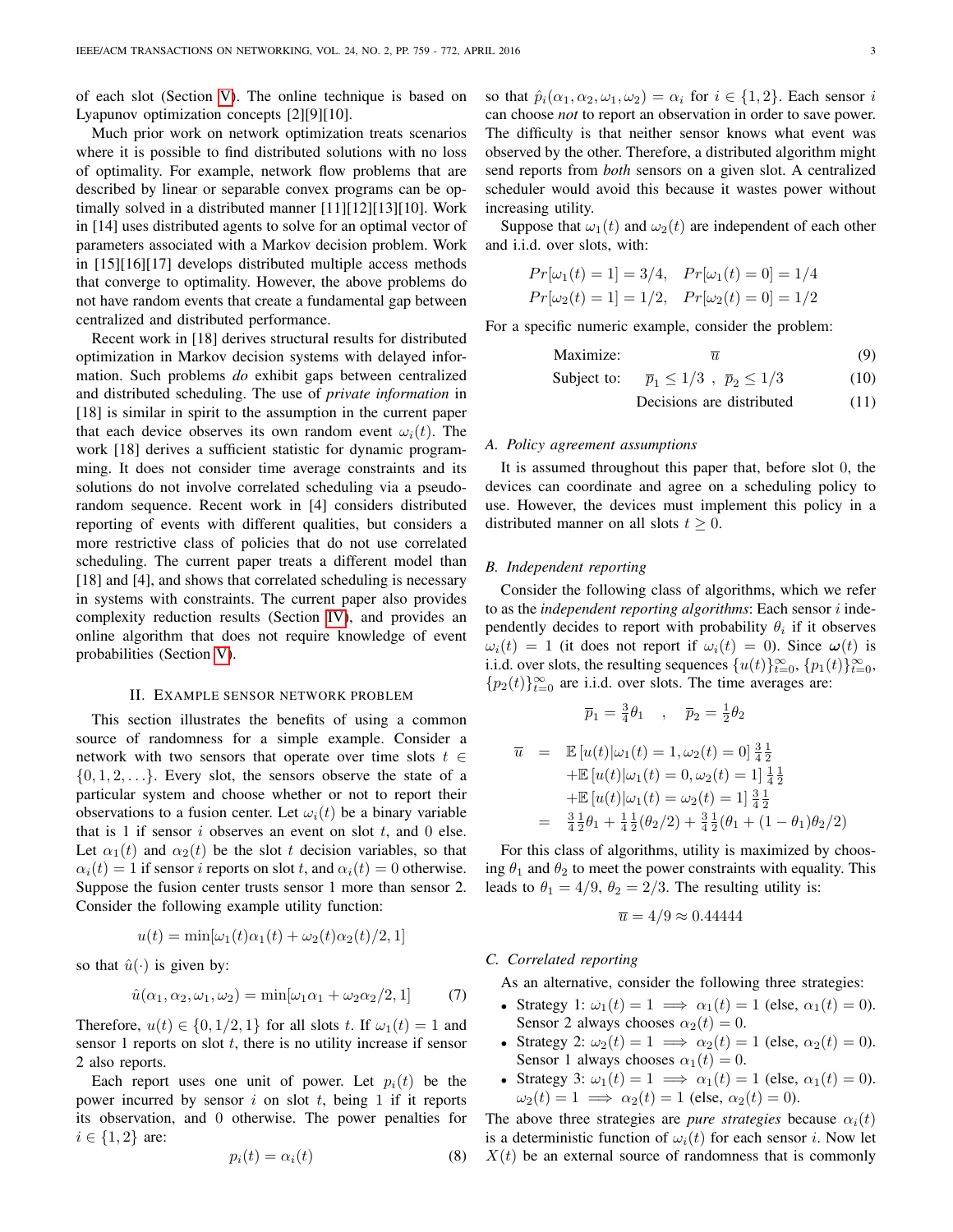known at both sensors on slot t. Assume  $X(t)$  is independent of everything else in the system, and is i.i.d. over slots with:

$$
Pr[X(t) = m] = \theta_m , \forall m \in \{1, 2, 3\}
$$

where  $\theta_1, \theta_2, \theta_3$  are probabilities that sum to 1. Consider the following algorithm: On slot t, if  $X(t) = m$  then choose strategy m, where  $m \in \{1, 2, 3\}$ . This algorithm can be implemented by letting  $X(t)$  be a pseudorandom sequence that is installed in both sensors at time 0. The resulting time averages are:

$$
\overline{p}_1 = (\theta_1 + \theta_3)^{\frac{3}{4}}, \ \overline{p}_2 = (\theta_2 + \theta_3)^{\frac{1}{2}} \n\overline{u} = \theta_1^{\frac{3}{4}} + \theta_2^{\frac{1}{2}} + \theta_3(\frac{3}{4} + \frac{1}{4}\frac{1}{2}\frac{1}{2})
$$

A simple linear program can be used to compute the optimal  $\theta_m$  probabilities for this algorithm structure. The result is  $\theta_1 =$  $1/3$ ,  $\theta_2 = 5/9$ ,  $\theta_3 = 1/9$ . The resulting utility is:

$$
\overline{u} = 23/48 \approx 0.47917
$$

This is strictly larger than the time average utility of 0.44444 achieved by the independent reporting algorithm. Thus, performance can be strictly improved by correlating reports via a common source of randomness. Alternatively, the same time averages can be achieved by *time sharing*: The two sensors agree to use a periodic schedule of period 9 slots. The first 3 slots of the period use strategy 1, the next 5 slots use strategy 2, and the final slot uses strategy 3.

## *D. Centralized reporting*

Suppose sensors coordinate by observing  $(\omega_1(t), \omega_2(t))$  and then cooperatively selecting  $(\alpha_1(t), \alpha_2(t))$ . It turns out that an optimal centralized policy is as follows  $[2]$ : Every slot t, observe  $(\omega_1(t), \omega_2(t))$  and choose  $(\alpha_1(t), \alpha_2(t))$  as follows:

- $(\omega_1(t), \omega_2(t)) = (0, 0) \implies (\alpha_1(t), \alpha_2(t)) = (0, 0).$
- $(\omega_1(t), \omega_2(t)) = (0, 1) \implies (\alpha_1(t), \alpha_2(t)) = (0, 1).$
- If  $(\omega_1(t), \omega_2(t)) = (1, 0)$ , independently choose:

$$
(\alpha_1(t), \alpha_2(t)) = \begin{cases} (1,0) & \text{with probability } 8/9\\ (0,0) & \text{with probability } 1/9 \end{cases}
$$

• If  $(\omega_1(t), \omega_2(t)) = (1, 1)$ , independently choose:

$$
(\alpha_1(t), \alpha_2(t)) = \begin{cases} (0,1) & \text{with probability } 5/9\\ (0,0) & \text{with probability } 4/9 \end{cases}
$$

The resulting optimal centralized time average utility is:

$$
\overline{u}=0.5
$$

This is larger than the value 0.47917 achieved by the distributed algorithm of the previous subsection.

The question remains: Is it possible to construct some other distributed algorithm that yields  $\overline{u} > 0.47917$ ? Results in the next section imply this is impossible. Thus, the correlated reporting algorithm of the previous subsection optimizes time average utility over all possible distributed algorithms that satisfy the constraints. Therefore, for this example, there is a *fundamental gap* between the performance of the best centralized algorithm and the best distributed algorithm.

#### III. CHARACTERIZING OPTIMALITY

<span id="page-3-0"></span>Consider the general  $N$  device problem. Recall that:

$$
\boldsymbol{\omega}(t) \in \Omega \triangleq \Omega_1 \times \cdots \times \Omega_N \ , \ \boldsymbol{\alpha}(t) \in \mathcal{A} \triangleq \mathcal{A}_1 \times \cdots \times \mathcal{A}_N
$$

where the vectors  $\boldsymbol{\omega}(t)$  are i.i.d. over slots (possibly correlated over entries in each slot). Assume that the sets  $\Omega_i$  and  $\mathcal{A}_i$  are finite with sizes denoted  $|\Omega_i|$  and  $|\mathcal{A}_i|$ . For each  $\omega \in \Omega$  define:

$$
\pi(\boldsymbol{\omega}) = Pr[\boldsymbol{\omega}(t) = \boldsymbol{\omega}]
$$

Define the *history*  $\mathcal{H}(t)$  by:

$$
\mathcal{H}(t) \triangleq \{(\boldsymbol{\omega}(0),\boldsymbol{\alpha}(0)),\ldots,(\boldsymbol{\omega}(t-1),\boldsymbol{\alpha}(t-1))\}
$$

This section considers all distributed algorithms, including those where devices know the history  $\mathcal{H}(t)$ . This might be available through a feedback message that specifies  $(\alpha(t), \omega(t))$  at the end of each slot t. Theorem [1](#page-4-1) shows that optimality can be achieved *without* this history information.

It is important to make the distributed scheduling constraint [\(3\)](#page-0-0) mathematically precise. One might attempt to use the following condition: For all slots  $t$ , the decisions made by each device  $i \in \{1, \ldots, N\}$  must satisfy:

<span id="page-3-1"></span>
$$
Pr[\alpha_i(t) = \alpha_i | \omega_i(t) = \omega_i, \mathcal{H}(t)]
$$
  
= 
$$
Pr[\alpha_i(t) = \alpha_i | \boldsymbol{\omega}(t) = \boldsymbol{\omega}, \mathcal{H}(t)]
$$
 (12)

for all vectors  $\omega = (\omega_1, \dots, \omega_N) \in \Omega_1 \times \cdots \times \Omega_N$  and all  $\alpha_i \in \mathcal{A}_i$ . The condition [\(12\)](#page-3-1) specifies that  $\alpha_i(t)$  is conditionally independent of  $(\omega_i(t))|_{i\neq i}$  given  $\omega_i(t)$ ,  $\mathcal{H}(t)$ . While this condition is indeed required, it turns out that it is not restrictive enough. Appendix B provides an example utility function for which there is an algorithm that satisfies [\(12\)](#page-3-1) but yields expected utility strictly larger than that of any true distributed algorithm (as defined in the next subsection).

## *A. The distributed scheduling constraint*

An algorithm for selecting  $\alpha(t)$  over slots  $t \in \{0, 1, 2, \ldots\}$ is *distributed* if:

- There is an abstract set  $X$ , called a *common information set*.
- There is a sequence of *commonly known random elements*  $X(t) \in \mathcal{X}$  such that  $\omega(t)$  is independent of  $X(t)$  for each  $t \in \{0, 1, 2, \ldots\}.$
- There are deterministic functions  $f_i(\omega_i, X)$  for each  $i \in$  $\{1, \ldots, N\}$  of the form  $f_i : \Omega_i \times \mathcal{X} \to \mathcal{A}_i$ .
- The decisions  $\alpha_i(t)$  satisfy the following for all slots t:

<span id="page-3-2"></span>
$$
\alpha_i(t) = f_i(\omega_i(t), X(t)) \text{ for all } i \in \{1, \dots, N\} \tag{13}
$$

Intuitively, the random elements  $X(t)$  can be designed as any source of common randomness on which devices can base their decisions. For example,  $X(t)$  can have the form:

$$
X(t) = (t, \mathcal{H}(t), Y(t))
$$

where  $Y(t)$  is a random element with support and distribution that can possibly depend on  $\mathcal{H}(t)$  as well as past values  $Y(\tau)$ for  $\tau < t$ . The only restriction is that  $X(t)$  is independent of  $\omega(t)$ . Because the  $\omega(t)$  vectors are i.i.d. over slots,  $X(t)$  can be based on any events that occur before slot  $t$ .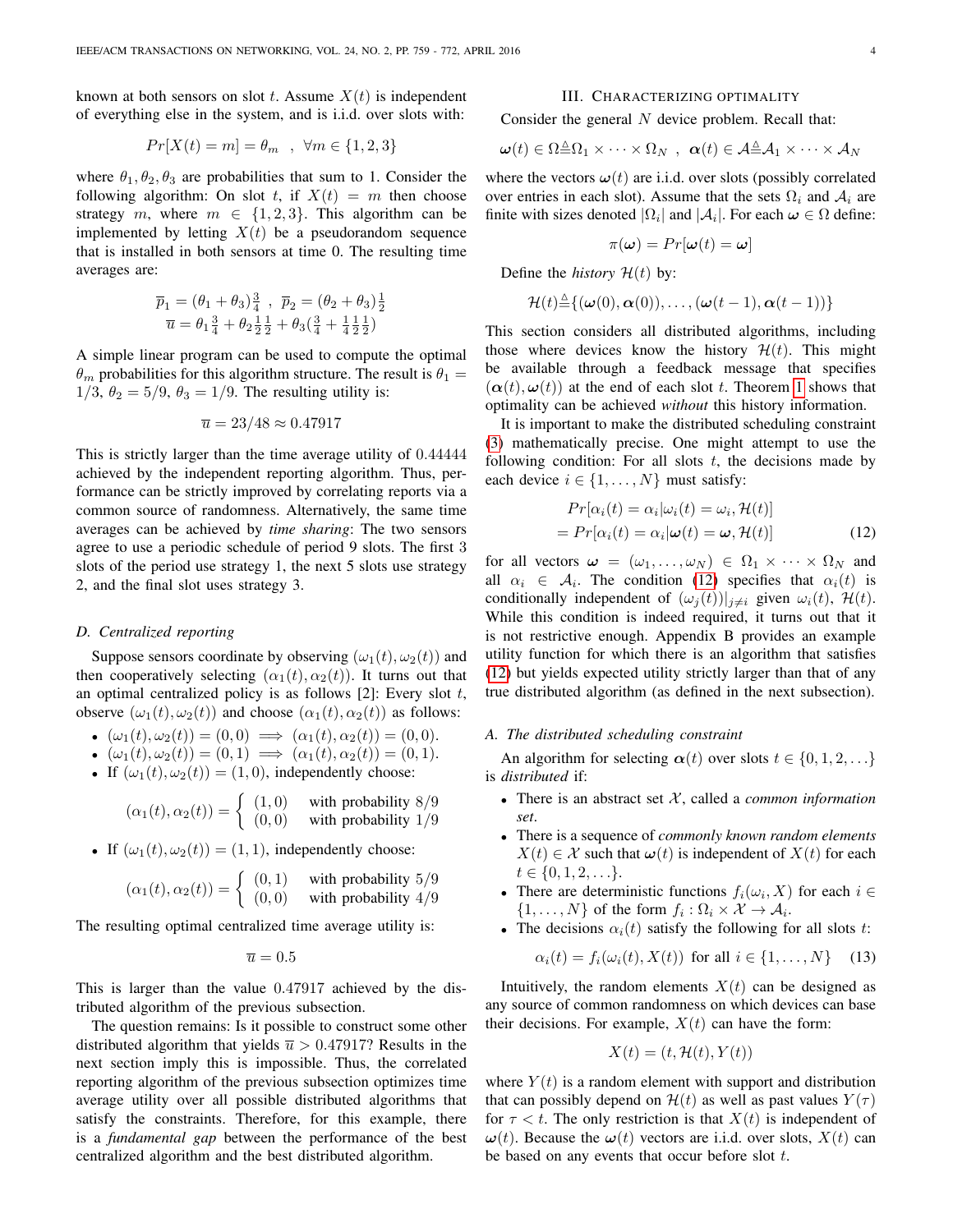#### *B. The optimization problem*

For notational convenience, define:

$$
p_0(t) \triangleq -u(t) , \quad \hat{p}_0(\boldsymbol{\alpha}(t),\boldsymbol{\omega}(t)) \triangleq - \hat{u}(\boldsymbol{\alpha}(t),\boldsymbol{\omega}(t))
$$

Maximizing the time average expectation of  $u(t)$  is equivalent to minimizing the time average expectation of  $p_0(t)$ . For each  $k \in \{0, 1, \ldots, K\}$  and each slot  $t > 0$  define:

<span id="page-4-6"></span>
$$
\overline{p}_k(t) \stackrel{\Delta}{=} \frac{1}{t} \sum_{\tau=0}^{t-1} \mathbb{E}\left[p_k(\tau)\right] \tag{14}
$$

The goal is to design a distributed algorithm that solves:

<span id="page-4-2"></span>Minimize:  $\limsup_{t\to\infty} \overline{p}_0(t)$  $(15)$ 

Subject to: 
$$
\limsup_{t\to\infty} \overline{p}_k(t) \leq c_k \ \forall k \in \{1, ..., K\}
$$
 (16)

Condition (13) holds 
$$
\forall t \in \{0, 1, 2, ...\}
$$
 (17)

where  $c_k$  are a given collection of real numbers. The above problem is a more precise formulation of [\(1\)](#page-0-0)-[\(3\)](#page-0-0).

It is assumed throughout this paper that the constraints [\(16\)](#page-4-2)- [\(17\)](#page-4-2) are *feasible*. Define  $p_0^{opt}$  as the infimum of all limiting  $\overline{p}_0(t)$  values [\(15\)](#page-4-2) achievable by algorithms that satisfy the constraints [\(16\)](#page-4-2)-[\(17\)](#page-4-2). The infimum is finite because  $p_0(t)$  takes values in the same bounded set for all slots t.

#### <span id="page-4-8"></span>*C. Optimality via correlated scheduling*

A *pure strategy* is defined as a vector-valued function:

$$
\boldsymbol{g}(\boldsymbol{\omega})=(g_1(\omega_1),g_2(\omega_2),\ldots,g_N(\omega_N))
$$

where  $g_i(\omega_i) \in \mathcal{A}_i$  for all  $i \in \{1, ..., N\}$  and all  $\omega_i \in \Omega_i$ . The function  $g(\omega)$  specifies a distributed decision rule where each device *i* chooses  $\alpha_i$  as a deterministic function of  $\omega_i$ . Specifically,  $\alpha_i = g_i(\omega_i)$ . The total number of pure strategy functions  $g(\omega)$  is  $\prod_{i=1}^{N} |\mathcal{A}_i|^{|\Omega_i|}$ . Define M as this number, and enumerate these functions by  $g^{(m)}(\omega)$  for  $m \in \{1, ..., M\}$ . For each  $m \in \{1, ..., M\}$  and  $k \in \{0, 1, ..., K\}$  define:

<span id="page-4-7"></span>
$$
r_k^{(m)} \triangleq \sum_{\omega \in \Omega} \pi(\omega) \hat{p}_k(g^{(m)}(\omega), \omega)
$$
 (18)

The value  $r_k^{(m)}$  $\binom{m}{k}$  is the expected value of  $p_k(t)$  given that devices implement strategy  $g^{(m)}(\omega)$  on slot t.

Consider a randomized algorithm that, every slot  $t$ , independently uses strategy  $\bm{g}^{(m)}(\bm{\omega})$  with probability  $\theta_m.$  For each  $k \in \{0, 1, \ldots, K\}$ , this gives an expected penalty  $\mathbb{E}[p_k(t)]$  of:

$$
\mathbb{E}\left[p_k(t)\right] = \sum_{m=1}^{M} \theta_m \mathbb{E}\left[\hat{p}_k\left(\mathbf{g}^{(m)}(\boldsymbol{\omega}(t)), \boldsymbol{\omega}(t)\right)\right]
$$
  

$$
= \sum_{m=1}^{M} \theta_m r_k^{(m)}
$$

The following linear program solves for  $\theta_m$  probabilities that minimize  $\mathbb{E}[p_0(t)]$  over all algorithms that satisfy this specific randomized structure, subject to the constraints  $\mathbb{E}[p_k(t)] \leq c_k$ for  $k \in \{1, ..., K\}$ :

<span id="page-4-3"></span>Minimize: 
$$
\sum_{m=1}^{M} \theta_m r_0^{(m)}
$$
 (19)

Subject to: 
$$
\sum_{m=1}^{M} \theta_m r_k^{(m)} \leq c_k \quad \forall k \in \{1, ..., K\} \text{ (20)}
$$

$$
\theta_m \ge 0 \quad \forall m \in \{1, \dots, M\} \tag{21}
$$

$$
\sum_{m=1}^{M} \theta_m = 1 \tag{22}
$$

<span id="page-4-1"></span>Such a randomized algorithm does not use the history  $\mathcal{H}(t)$ . The next theorem shows this algorithm structure is optimal.

*Theorem 1:* Suppose the problem [\(15\)](#page-4-2)-[\(17\)](#page-4-2) is feasible. Then the linear program [\(19\)](#page-4-3)-[\(22\)](#page-4-3) is feasible, and the optimal objective value [\(19\)](#page-4-3) is equal to  $p_0^{opt}$ . Furthermore, there exist probabilities  $(\theta_1, \dots, \theta_M)$  that solve the linear program and satisfy  $\theta_m > 0$  for at most  $K + 1$  values of  $m \in \{1, \ldots, M\}$ . *Proof:* See Appendix A. П

The above theorem can be used to prove that the correlated reporting algorithm given in Section [II,](#page-2-0) which uses  $K + 1 =$ 3 pure strategies, is optimal for that example (see [19] for details).

#### IV. REDUCED COMPLEXITY

<span id="page-4-0"></span>The linear program [\(19\)](#page-4-3)-[\(22\)](#page-4-3) uses variables  $(\theta_1, \theta_2, \dots, \theta_M)$ , where M is the number of pure strategies. The value of  $M$  can be very large. This section shows that, under certain conditions, the set of strategy functions can be pruned to a smaller set without loss of optimality. For example, consider a two-device problem with binary actions, so that  $|\mathcal{A}_i| = 2$  for  $i \in \{1, 2\}$ . Then:

$$
M = 2^{|\Omega_1| + |\Omega_2|}
$$

If certain conditions hold, strategies can be restricted to a set of size  $M$ , where:

$$
\tilde{M} = (|\Omega_1| + 1)(|\Omega_2| + 1)
$$

Thus, an exponentially large set is pruned to a smaller set with polynomial size.

The conditions required for this complexity reduction are that the events  $\omega_1(t), \ldots, \omega_N(t)$  are mutually independent, and that all penalty functions satisfy a *preferred action property*. The next subsection defines this property and provides examples when the property holds. The final subsection proves the complexity reduction theorem.

## *A. The preferred action property*

Suppose the sets  $A_i$  and  $\Omega_i$  for each device  $i \in \{1, \ldots, N\}$ are given by:

<span id="page-4-4"></span>
$$
\mathcal{A}_i = \{0, 1, \dots, |\mathcal{A}_i| - 1\}
$$
 (23)

$$
\Omega_i = \{0, 1, \dots, |\Omega_i| - 1\}
$$
 (24)

For notational convenience, for each  $i \in \{1, \ldots, N\}$  let  $[\alpha_{\overline{i}}, \alpha_i]$  denote the *N*-dimensional vector  $\alpha = (\alpha_1, \dots, \alpha_N)$ , where  $\alpha_{\bar{i}}$  is the  $(N-1)$ -dimensional vector of  $\alpha_j$  components for  $j \neq i$ . This notation facilitates comparison of two vectors that differ in just one coordinate. Define  $A_{\bar{i}}$  and  $\Omega_{\bar{i}}$  as the set of all possible  $(N - 1)$ -dimensional vectors  $\alpha_{\bar{i}}$  and  $\omega_{\bar{i}}$ , respectively.

*Definition 1:* A penalty function  $\hat{p}(\alpha, \omega)$  has the *preferred action property* if for all  $i \in \{1, ..., N\}$ , all  $\alpha_{\overline{i}} \in A_{\overline{i}}$ , and all  $\omega_{\overline{i}} \in \Omega_{\overline{i}}$ , one has:

<span id="page-4-5"></span>
$$
\hat{p}([\alpha_{\bar{i}}, \alpha], [\omega_{\bar{i}}, \omega]) - \hat{p}([\alpha_{\bar{i}}, \beta], [\omega_{\bar{i}}, \omega]) \geq \hat{p}([\alpha_{\bar{i}}, \alpha], [\omega_{\bar{i}}, \gamma]) - \hat{p}([\alpha_{\bar{i}}, \beta], [\omega_{\bar{i}}, \gamma])
$$
\n(25)

whenever  $\alpha$ ,  $\beta$  are values in  $\mathcal{A}_i$  that satisfy  $\alpha > \beta$ , and  $\omega$ ,  $\gamma$ are values in  $\Omega_i$  that satisfy  $\omega < \gamma$ .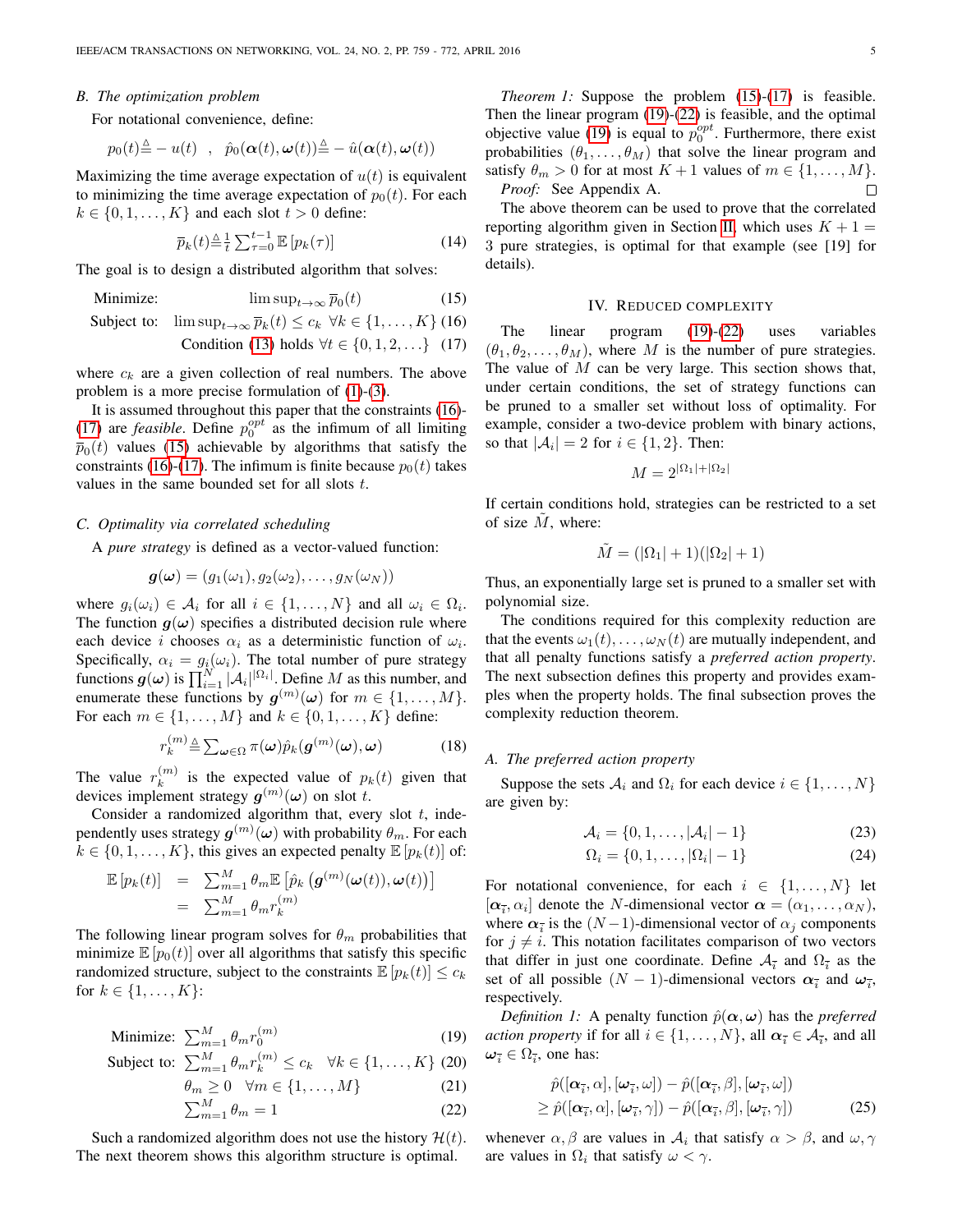The above definition means that if device  $i$  compares the difference in penalty under the actions  $\alpha_i(t) = \alpha$  and  $\alpha_i(t) =$ β (where  $\alpha > \beta$ ), this difference is nonincreasing in the device i observation  $\omega_i(t)$  (assuming all other actions and events  $\alpha_{\bar{i}}$ and  $\omega_{\bar{i}}$  are held fixed). This requires the elements of sets  $\mathcal{A}_i$ and  $\Omega_i$  to have an *ordering*, defined by [\(23\)](#page-4-4)-[\(24\)](#page-4-4), for which this property makes sense. For intuition, fix all other parameters except for  $\omega_i$  and  $\alpha_i$ , and let  $f_{\omega_i}(\alpha_i)$  be the resulting penalty function. Imagine fixing  $\omega_i$  and sweeping through  $\alpha_i \in \{0, \ldots, |\mathcal{A}_i| - 1\}$ . This draws a function that changes incrementally as  $\alpha_i$  is increased. For simplicity, assume these changes are nonnegative, so that larger  $\alpha_i$  values represent more powerful actions. Intuitively, the ordering on  $\Omega_i$  specifies a sequence of less and less "impactful" observations  $\omega_i$ . All of the incremental changes in  $f_{\omega_i}(\alpha_i)$  are greater than or equal to the corresponding changes if the event  $\omega_i$  were changed to a "less impactful" event  $\gamma_i$  (so that  $\gamma_i > \omega_i$ ). For example, this holds when  $\omega_i$  is a scaling parameter such that  $f_{\omega_i}(\alpha_i) = (1/(\omega_i+1))f(\alpha_i)$  for some nondecreasing function  $f(\alpha_i)$ .

Theorem [2](#page-6-0) in this section shows that this property, together with independence of the components  $(\omega_1(t), \dots, \omega_N(t)),$ ensure that one can restrict attention to nondecreasing strategy functions without loss of optimality. Intuitively, this is because penalty minimization requires "more powerful" actions to be used for "less impactful" events.

For example, any function  $\hat{p}(\alpha, \omega)$  that does not depend on  $\omega$  trivially satisfies the preferred action property. This is the case for the  $\hat{p}_1(\cdot)$  and  $\hat{p}_2(\cdot)$  functions in [\(8\)](#page-2-1) used to represent power expenditures for the sensor network example of Section [II.](#page-2-0) Further, it can be shown that the utility functions in [\(5\)](#page-1-2) and [\(7\)](#page-2-2) yield penalty functions  $\hat{p}_0(\cdot) = -\hat{u}(\cdot)$  that satisfy the preferred action property. More general functions are described in the following lemmas.

<span id="page-5-1"></span>*Lemma 1:* Suppose  $A_i$  and  $\Omega_i$  satisfy [\(23\)](#page-4-4)-[\(24\)](#page-4-4). Define  $\hat{p}(\alpha,\omega)$  by:

<span id="page-5-2"></span>
$$
\hat{p}(\alpha,\omega) = \prod_{i=1}^{N} \phi_i(\omega_i) \psi_i(\alpha_i)
$$
\n(26)

where  $\phi_i(\omega_i)$ ,  $\psi_i(\alpha_i)$  are nonnegative functions for all  $i \in$  $\{1, \ldots, N\}$ . Suppose that for each  $i \in \{1, \ldots, N\}$ ,  $\phi_i(\omega_i)$  is nonincreasing in  $\omega_i$  and  $\psi_i(\alpha_i)$  is nondecreasing in  $\alpha_i$ . Then  $\hat{p}(\alpha, \omega)$  has the preferred action property.

<span id="page-5-3"></span>*Lemma 2:* Suppose  $A_i$  and  $\Omega_i$  satisfy [\(23\)](#page-4-4)-[\(24\)](#page-4-4), and  $\hat{p}_1(\alpha,\omega), \ldots, \hat{p}_R(\alpha,\omega)$  are a collection of functions that have the preferred action property (where  $R$  is a given positive integer). Then for any nonnegative weights  $w_1, \ldots, w_R$ , the following function has the preferred action property:

<span id="page-5-4"></span>
$$
\hat{p}(\alpha,\omega) = \sum_{r=1}^{R} w_r \hat{p}_r(\alpha,\omega)
$$
\n(27)

<span id="page-5-0"></span>*Lemma 3:* Any function  $\hat{p}(\alpha, \omega)$  that has the following three properties must also have the preferred action property:

- $A_i = \{0, 1\}$  for  $i \in \{1, ..., N\}$ .
- $\hat{p}(\alpha,\omega)$  is nonincreasing in the vector  $\omega$ . That is, for all  $\alpha \in A$  and all vectors  $\omega, \gamma \in \Omega$  that satisfy  $\omega \leq \gamma$  (with inequality taken entrywise), one has

$$
\hat{p}(\boldsymbol{\alpha},\boldsymbol{\omega})\geq \hat{p}(\boldsymbol{\alpha},\boldsymbol{\gamma})
$$

• Given  $\alpha_i = 0$ ,  $\hat{p}(\alpha, \omega)$  does not depend on  $\omega_i$ . That is, for all  $i \in \{1, ..., N\}$ , all possible values of  $\alpha_{\overline{i}} \in A_{\overline{i}},$  $\omega_{\overline{i}} \in \Omega_{\overline{i}}$ , and all  $\omega, \gamma \in \Omega_i$ , one has:

$$
\hat{p}([\boldsymbol{\alpha}_{\bar{i}},0],[\boldsymbol{\omega}_{\bar{i}},\omega])=\hat{p}([\boldsymbol{\alpha}_{\bar{i}},0],[\boldsymbol{\omega}_{\bar{i}},\gamma])
$$

Note that the functions in [\(5\)](#page-1-2) and [\(7\)](#page-2-2) satisfy the requirements of Lemma [3.](#page-5-0)

## *B. Proofs of Lemmas [1](#page-5-1)[-3](#page-5-0)*

*Proof:* (Lemma [1\)](#page-5-1) Suppose  $\hat{p}(\alpha, \omega)$  satisfies [\(26\)](#page-5-2). Fix  $i \in$  $\{1,\ldots,N\}$ , fix  $\alpha_{\overline{i}}, \omega_{\overline{i}},$  and fix  $\alpha,\beta \in \mathcal{A}_i$ ,  $\omega,\gamma \in \Omega_i$  that satisfy  $\alpha > \beta$  and  $\omega < \gamma$ . The goal is to show that [\(25\)](#page-4-5) holds. By substituting [\(26\)](#page-5-2) into [\(25\)](#page-4-5) and canceling common (nonnegative) factors, it suffices to show:

$$
\phi_i(\omega)\psi_i(\alpha) - \phi_i(\omega)\psi_i(\beta) \ge \phi_i(\gamma)\psi_i(\alpha) - \phi_i(\gamma)\psi_i(\beta)
$$

This is equivalent to:

$$
\phi_i(\omega)(\psi_i(\alpha) - \psi_i(\beta)) \ge \phi_i(\gamma)(\psi_i(\alpha) - \psi_i(\beta)) \tag{28}
$$

Since  $\alpha > \beta$  and  $\psi_i(\alpha)$  is nondecreasing, one has  $\psi_i(\alpha)$  –  $\psi_i(\beta) \geq 0$ . By canceling the common (nonnegative) factor, it suffices to show:

$$
\phi_i(\omega) \ge \phi_i(\gamma)
$$

This is true because  $\omega < \gamma$  and  $\phi_i(\omega)$  is nonincreasing.  $\Box$ 

*Proof:* (Lemma [2\)](#page-5-3) Suppose  $\hat{p}(\alpha, \omega)$  satisfies [\(27\)](#page-5-4). Fix  $i \in$  $\{1,\ldots,N\}$ , fix  $\alpha_{\overline{i}}, \omega_{\overline{i}}$ , and fix  $\alpha,\beta \in \mathcal{A}_i$ ,  $\omega,\gamma \in \Omega_i$  that satisfy  $\alpha > \beta$  and  $\omega < \gamma$ . Since each function  $\hat{p}_r(\alpha, \omega)$  has the preferred action property, one has for all  $r \in \{1, \ldots, R\}$ :

$$
\hat{p}_r([\boldsymbol{\alpha}_{\overline{i}}, \alpha], [\boldsymbol{\omega}_{\overline{i}}, \omega]) - \hat{p}_r([\boldsymbol{\alpha}_{\overline{i}}, \beta], [\boldsymbol{\omega}_{\overline{i}}, \omega]) \ge \hat{p}_r([\boldsymbol{\alpha}_{\overline{i}}, \alpha], [\boldsymbol{\omega}_{\overline{i}}, \gamma]) - \hat{p}_r([\boldsymbol{\alpha}_{\overline{i}}, \beta], [\boldsymbol{\omega}_{\overline{i}}, \gamma])
$$

Multiplying the above inequality by the nonnegative constants  $w_r$  and summing over  $r \in \{1, \ldots, R\}$  proves that  $\hat{p}(\alpha, \omega)$  has the preferred action property.  $\Box$ 

*Proof:* (Lemma [3\)](#page-5-0) Fix  $i \in \{1, ..., N\}$ , fix  $\alpha_{\overline{i}}, \omega_{\overline{i}},$  and fix  $\alpha, \beta \in \{0, 1\}, \omega, \gamma \in \Omega_i$  that satisfy  $\alpha > \beta$  and  $\omega < \gamma$ . Since  $\alpha, \beta$  are binary numbers that satisfy  $\alpha > \beta$ , it must be that  $\alpha = 1, \beta = 0$ . The goal is to show:

$$
\begin{aligned} &\hat{p}([\boldsymbol{\alpha}_{\overline{i}},1],[\boldsymbol{\omega}_{\overline{i}},\omega])-\hat{p}([\boldsymbol{\alpha}_{\overline{i}},0],[\boldsymbol{\omega}_{\overline{i}},\omega])\\ &\geq \hat{p}([\boldsymbol{\alpha}_{\overline{i}},1],[\boldsymbol{\omega}_{\overline{i}},\gamma])-\hat{p}([\boldsymbol{\alpha}_{\overline{i}},0],[\boldsymbol{\omega}_{\overline{i}},\gamma]) \end{aligned}
$$

Since the second term on the left-hand-side is the same as the second term on the right-hand-side, it suffices to show:

$$
\hat{p}([\boldsymbol{\alpha}_{\overline{i}},1],[\boldsymbol{\omega}_{\overline{i}},\omega])\geq \hat{p}([\boldsymbol{\alpha}_{\overline{i}},1],[\boldsymbol{\omega}_{\overline{i}},\gamma])
$$

The above inequality is true because  $\omega < \gamma$  and  $\hat{p}(\alpha, \omega)$  is nonincreasing in the vector  $\omega$ .  $\Box$ 

# *C. Independent events and reduced complexity*

Consider the special case when the components of  $\omega(t) =$  $(\omega_1(t), \ldots, \omega_N(t))$  are mutually independent, so that:

<span id="page-5-5"></span>
$$
\pi(\omega) = \prod_{i=1}^{N} q_i(\omega_i)
$$
 (29)

where  $q_i(\omega_i) \triangleq Pr[\omega_i(t) = \omega_i]$ . Without loss of generality, assume  $q_i(\omega_i) > 0$  for all  $i \in \{1, ..., N\}$  and all  $\omega_i \in \Omega_i$ .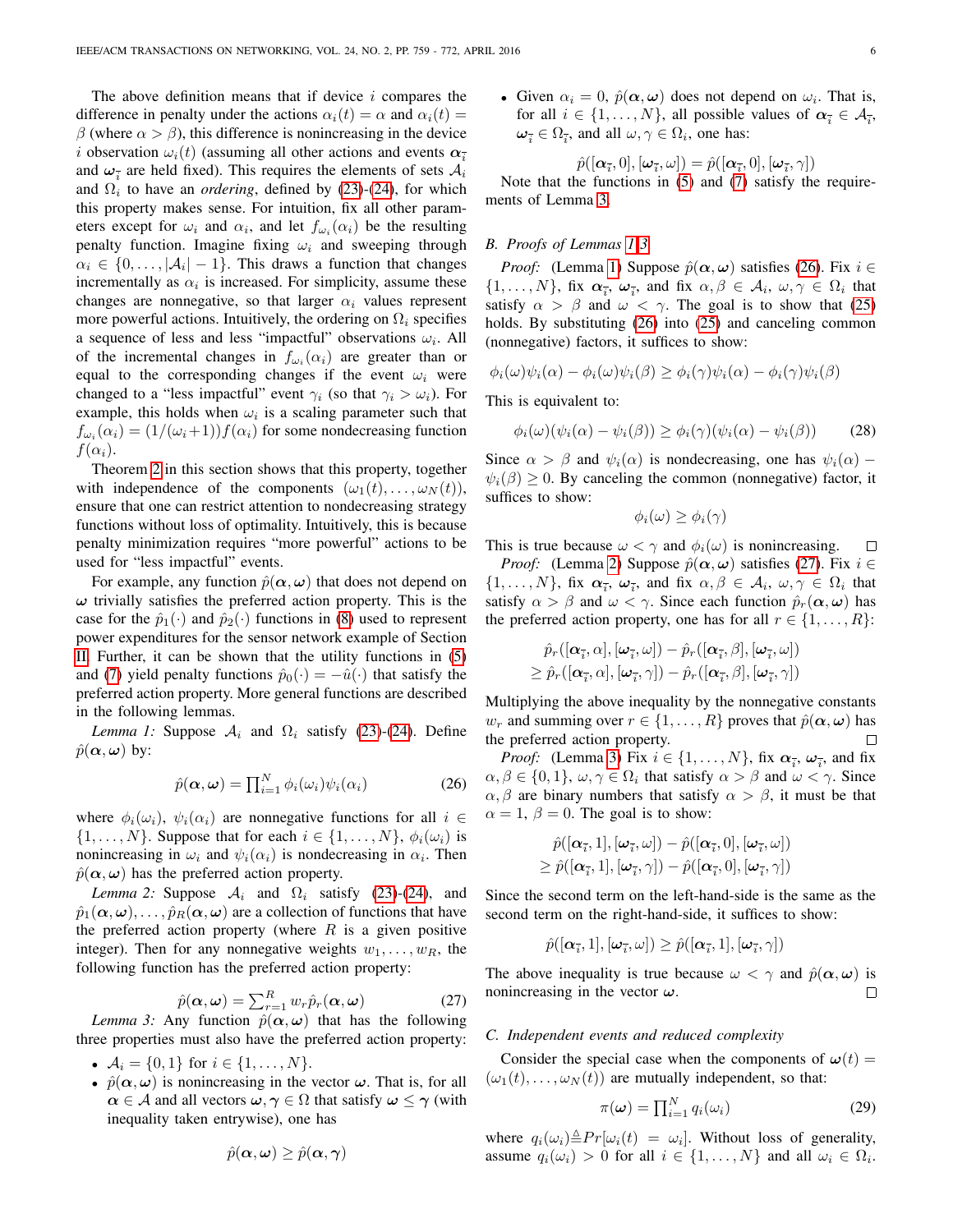Recall that a pure strategy  $g(\omega)$  is composed of individual *strategy functions*  $g_i(\omega_i)$  for each device *i*:

$$
\boldsymbol{g}(\boldsymbol{\omega})=(g_1(\omega_1),\ldots,g_N(\omega_N))
$$

<span id="page-6-0"></span>*Theorem 2:* (Nondecreasing strategy functions) If all penalty functions  $\hat{p}_k(\alpha, \omega)$  for  $k \in \{0, 1, ..., K\}$  have the preferred action property, and if  $\omega(t)$  satisfies the independence property [\(29\)](#page-5-5), then it suffices to restrict attention to strategy functions  $g_i(\omega_i)$  that are nondecreasing in  $\omega_i$ .

*Proof:* Fix  $m \in \{1, ..., M\}, i \in \{1, ..., N\}$ , and fix two elements  $\omega$  and  $\gamma$  in  $\Omega_i$  that satisfy  $\omega < \gamma$ . Suppose the linear program [\(19\)](#page-4-3)-[\(22\)](#page-4-3) places weight  $\theta_m > 0$  on a strategy function  $g^{(m)}(\omega)$  that satisfies  $g_i^{(m)}(\omega) > g_i^{(m)}(\gamma)$  (so the nondecreasing requirement is violated). The goal is to show this can be replaced by new strategies that do not violate the nondecreasing requirement for elements  $\omega$  and  $\gamma$ , without loss of optimality.

Define  $\alpha = g_i^{(m)}(\omega)$  and  $\beta = g_i^{(m)}(\gamma)$ . Then  $\alpha > \beta$ . Define two new functions:

$$
g_i^{(m),low}(\omega_i) = \begin{cases} g_i^{(m)}(\omega_i) & \text{if } \omega_i \notin \{\omega, \gamma\} \\ \beta & \text{if } \omega_i \in \{\omega, \gamma\} \end{cases}
$$

$$
g_i^{(m),high}(\omega_i) = \begin{cases} g_i^{(m)}(\omega_i) & \text{if } \omega_i \notin \{\omega, \gamma\} \\ \alpha & \text{if } \omega_i \in \{\omega, \gamma\} \end{cases}
$$

Unlike the original function  $g_i^{(m)}(\omega_i)$ , these new functions satisfy:

$$
\begin{array}{ccl} g_i^{(m),low}(\omega) & \leq & g_i^{(m),low}(\gamma) \\ g_i^{(m),high}(\omega) & \leq & g_i^{(m),high}(\gamma) \end{array}
$$

Define  $g^{(m),low}(\omega)$  and  $g^{(m),high}(\omega)$  by replacing the *i*th component function  $g_i^{(m)}(\omega_i)$  of  $g_j^{(m)}(\omega)$  with new component functions  $g_i^{(m),low}(\omega_i)$  and  $g_i^{(m),high}(\omega_i)$ , respectively. Let  $p_k^{old}(t)$  be the kth penalty incurred in the (old) strategy that uses  $g^{(m)}(\omega)$  with probability  $\theta_m$ . Let  $p_k^{new}(t)$  be the corresponding penalty under a (new) strategy that, instead of using  $g^{(m)}(\omega)$  with probability  $\theta_m$ , uses:

- $g^{(m),low}(\omega)$  with probability  $\theta_m q_i(\gamma)/(q_i(\omega) + q_i(\gamma)).$
- $g^{(m),high}(\omega)$  with probability  $\theta_m q_i(\omega)/(q_i(\omega) + q_i(\gamma)).$

Define  $\mathcal{E}_0$  as the event that the old strategy uses  $g^{(m)}(\omega)$ . Let  $\omega_{\overline{i}}(t)$  denote the  $(N-1)$ -dimensional vector of components  $\omega_j(t)$  for  $j \neq i$ . Fix any vector  $\omega_{\overline{i}} \in \Omega_{\overline{i}}$ . Define  $\alpha_{\overline{i}}$ as the corresponding  $(N-1)$ -dimensional vector of  $g_j^{(m)}(\omega_j)$ values for  $j \neq i$ . Then:

• If  $\mathcal{E}_0$  holds,  $\omega_{\bar{i}}(t) = \omega_{\bar{i}}, \omega_i(t) = \omega$ , and  $g^{(m),low}(\omega)$  is used by the new strategy, then  $\boldsymbol{\omega}(t) = [\boldsymbol{\omega}_{\bar{i}}, \omega]$  and:

$$
p_k^{new}(t) = \hat{p}_k \left( \boldsymbol{g}^{(m),low} \left( [\boldsymbol{\omega}_{\overline{i}}, \omega \right], [\boldsymbol{\omega}_{\overline{i}}, \omega] \right) = \hat{p}_k \left( [\boldsymbol{\alpha}_{\overline{i}}, \beta], [\boldsymbol{\omega}_{\overline{i}}, \omega] \right)
$$

Further, since the old strategy used  $g_i^{(m)}(\omega) = \alpha$ :

$$
p_k^{old}(t) = \hat{p}_k \left( \boldsymbol{g}^{(m)} \left( [\boldsymbol{\omega}_{\overline{i}}, \boldsymbol{\omega}] \right), [\boldsymbol{\omega}_{\overline{i}}, \boldsymbol{\omega}] \right) = \hat{p}_k \left( [\boldsymbol{\alpha}_{\overline{i}}, \boldsymbol{\alpha}], [\boldsymbol{\omega}_{\overline{i}}, \boldsymbol{\omega}] \right)
$$

• If  $\mathcal{E}_0$  holds,  $\omega_{\bar{i}}(t) = \omega_{\bar{i}}, \omega_i(t) = \gamma$ , and  $\mathbf{g}^{(m), high}(\omega)$  is used by the new strategy, then  $\boldsymbol{\omega}(t) = [\boldsymbol{\omega}_{\bar{i}}, \gamma]$  and:

$$
p_k^{new}(t) = \hat{p}_k \left( \boldsymbol{g}^{(m),high} \left( [\boldsymbol{\omega}_{\overline{i}}, \gamma] \right), [\boldsymbol{\omega}_{\overline{i}}, \gamma] \right) = \hat{p}_k \left( [\boldsymbol{\alpha}_{\overline{i}}, \alpha], [\boldsymbol{\omega}_{\overline{i}}, \gamma] \right)
$$

Further, since the old strategy used  $g_i^{(m)}(\gamma) = \beta$ :

$$
p_k^{old}(t) = \hat{p}_k\left(\boldsymbol{g}^{(m)}\left(\left[\boldsymbol{\omega}_{\overline{i}}, \omega\right]\right), \left[\boldsymbol{\omega}_{\overline{i}}, \omega\right]\right)
$$

$$
= \hat{p}_k\left(\left[\boldsymbol{\alpha}_{\overline{i}}, \beta\right], \left[\boldsymbol{\omega}_{\overline{i}}, \gamma\right]\right)
$$

• Suppose  $\omega_{\bar{i}}(t) = \omega_{\bar{i}}$ , but neither of the above two events are satisfied on slot t. That is, neither of the events  $\mathcal{E}_1$  or  $\mathcal{E}_2$  are true, where:

$$
\begin{array}{rcl}\n\mathcal{E}_1 & \triangleq & \mathcal{E}_0 \cap \{\omega_i(t) = \omega\} \cap \{\boldsymbol{g}^{(m), low}(\boldsymbol{\omega}) \text{ is used}\} \\
\mathcal{E}_2 & \triangleq & \mathcal{E}_0 \cap \{\omega_i(t) = \gamma\} \cap \{\boldsymbol{g}^{(m), high}(\boldsymbol{\omega}) \text{ is used}\}\n\end{array}
$$

Then  $p_k^{new}(t) - p_k^{old}(t) = 0$ .

It follows that:

<span id="page-6-1"></span>
$$
\mathbb{E}\left[p_k^{new}(t) - p_k^{old}(t)|\boldsymbol{\omega}_{\bar{i}}(t) = \boldsymbol{\omega}_{\bar{i}}\right]
$$
\n
$$
= \theta_m q_i(\omega) \left(\frac{q_i(\gamma)}{q_i(\omega) + q_i(\gamma)}\right) \times \left[\hat{p}_k\left([\boldsymbol{\alpha}_{\bar{i}}, \beta], [\boldsymbol{\omega}_{\bar{i}}, \omega]\right) - \hat{p}_k\left([\boldsymbol{\alpha}_{\bar{i}}, \alpha], [\boldsymbol{\omega}_{\bar{i}}, \omega]\right)\right]
$$
\n
$$
+ \theta_m q_i(\gamma) \left(\frac{q_i(\omega)}{q_i(\omega) + q_i(\gamma)}\right) \times \left[\hat{p}_k\left([\boldsymbol{\alpha}_{\bar{i}}, \alpha], [\boldsymbol{\omega}_{\bar{i}}, \gamma]\right) - \hat{p}_k\left([\boldsymbol{\alpha}_{\bar{i}}, \beta], [\boldsymbol{\omega}_{\bar{i}}, \gamma]\right)\right] \quad (30)
$$

where the above uses the fact that  $\omega_i(t)$  is independent of  $\omega_{\overline{i}}(t)$ , so conditioning on  $\omega_{\overline{i}}(t) = \omega_{\overline{i}}$  does not change the distribution of  $\omega_i(t)$ . Because  $\hat{p}_k(\cdot)$  satisfies the preferred action property and  $\alpha > \beta$ ,  $\omega < \gamma$ , one has:

$$
\begin{aligned} &[\hat{p}_k\left([\boldsymbol{\alpha}_{\overline{i}},\alpha],[\boldsymbol{\omega}_{\overline{i}},\omega]\right)-\hat{p}_k\left([\boldsymbol{\alpha}_{\overline{i}},\beta],[\boldsymbol{\omega}_{\overline{i}},\omega]\right)] \\ &\geq [\hat{p}_k\left([\boldsymbol{\alpha}_{\overline{i}},\alpha],[\boldsymbol{\omega}_{\overline{i}},\gamma]\right)-\hat{p}_k\left([\boldsymbol{\alpha}_{\overline{i}},\beta],[\boldsymbol{\omega}_{\overline{i}},\gamma]\right)] \end{aligned}
$$

and hence [\(30\)](#page-6-1) is less than or equal to zero. This holds when conditioning on all possible values of  $\omega_{\bar{i}}(t)$ , and so:

$$
\mathbb{E}\left[p_k^{new}(t) - p_k^{old}(t)\right] \le 0
$$

This holds for all penalties  $k \in \{0, 1, \ldots, K\}$ , and so the modified algorithm still satisfies all constraints with an optimal value for  $\mathbb{E}[p_0(t)]$ . The interchange can be repeated until all strategy functions are nondecreasing.  $\Box$ 

In the special case of binary actions, so that  $A_i = \{0, 1\}$ for all  $i \in \{1, \ldots, N\}$ , all nondecreasing strategy functions  $g_i(\omega_i)$  have the following form:

<span id="page-6-2"></span>
$$
g_i(\omega_i) = \begin{cases} 0 & \text{if } \omega_i < h_i^* \\ 1 & \text{if } \omega_i \ge h_i^* \end{cases} \tag{31}
$$

for some threshold  $h_i^* \in \{0, 1, ..., |\Omega_i|\}$ . There are  $|\Omega_i| + 1$ such threshold functions, whereas the total number of strategy functions for device i is  $2^{|\Omega_i|}$ . Restricting to the threshold functions significantly decreases complexity.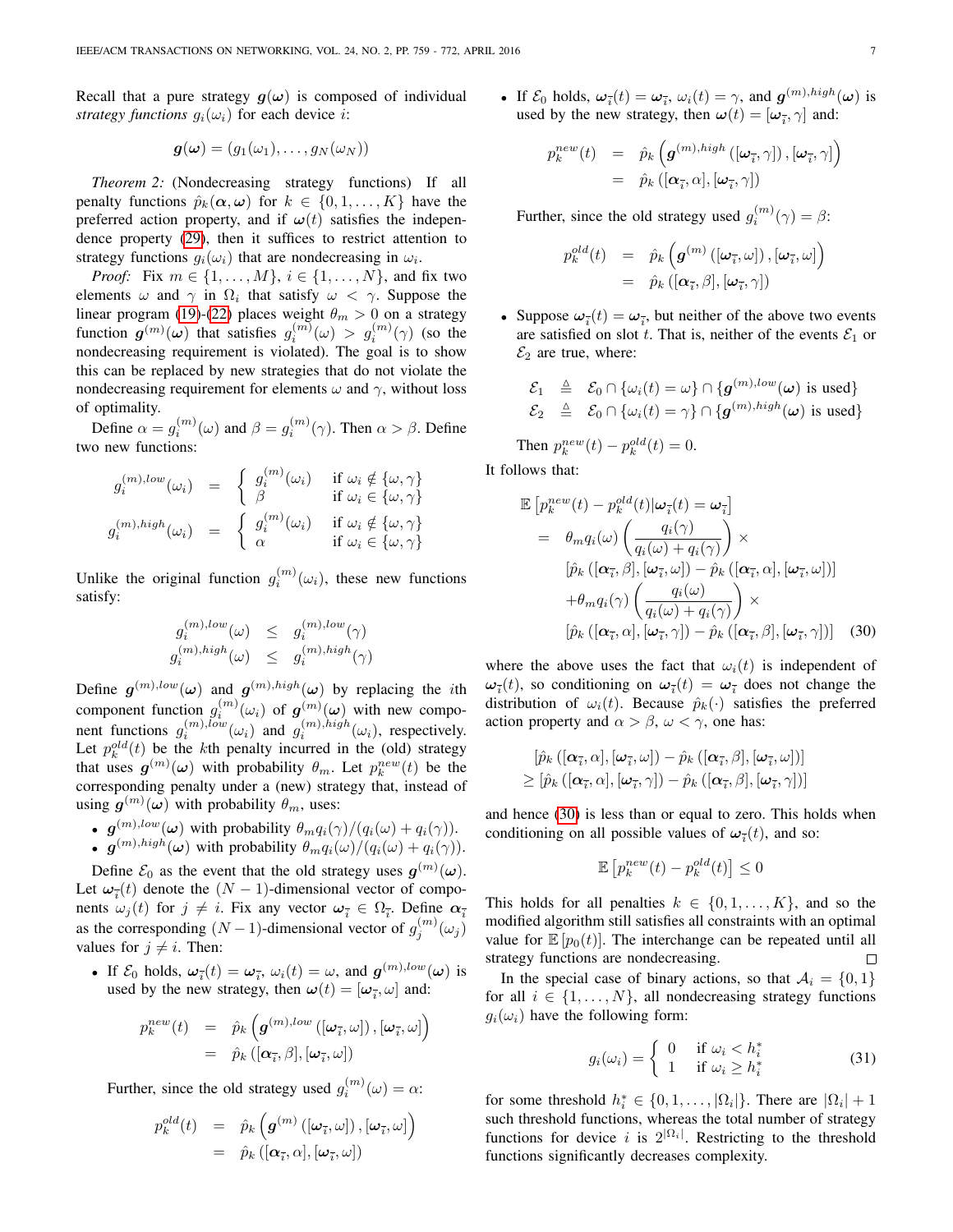#### V. ONLINE OPTIMIZATION

<span id="page-7-0"></span>The randomized policy of Theorem [1](#page-4-1) solves the problem [\(15\)](#page-4-2)-[\(17\)](#page-4-2) with no interaction amongst devices and with no history information. However, it requires  $\theta_m$  values to be computed at time 0 based on knowledge of the  $\pi(\omega)$  probabilities. This section presents a dynamic algorithm that does not require these probabilities, and that can adapt if they change. Such an algorithm requires feedback messages. However, for distributed implementation, it is assumed throughout that all feedback takes place after a fixed delay. In particular, each device *i* knows  $\omega_i(t)$  at the *beginning* of slot *t*, but cannot receive information related to  $\omega_i(t)$  (for  $j \neq i$ ) until, at the earliest, the *end* of slot t. Theorem [1](#page-4-1) ensures the linear program [\(19\)](#page-4-3)-[\(22\)](#page-4-3) still characterizes optimality in this context. Indeed, optimality is defined in Section [III](#page-3-0) over all distributed algorithms, including those that use full history information. The dynamic algorithm in this section is shown to come arbitrarily close to optimal. The algorithm can also be viewed as an online solution to the linear program [\(19\)](#page-4-3)-[\(22\)](#page-4-3).

Let  $M$  be any set of pure strategies over which the linear program [\(19\)](#page-4-3)-[\(22\)](#page-4-3) is known to have an optimal solution that satisfies  $\theta_m > 0$  only when  $m \in \mathcal{M}$ . In the worst case, M is the set of *all* pure strategies. However, if the special structure required for Theorem [2](#page-6-0) holds, then  $M$  can be defined as a significantly smaller set. Let  $M$  be the size of set  $\tilde{\mathcal{M}}$ . Reorder the functions  $g^{(m)}(\omega)$  if necessary so that every slot  $t$ , the system chooses a strategy function in the set  $\{g^{(1)}(\boldsymbol \omega), \ldots, g^{(\tilde{M})}(\boldsymbol \omega)\}.$ 

Suppose all devices receive feedback specifying the values of the penalties  $p_1(t), \ldots, p_K(t)$  at the end of slot  $t+D$ , where  $D \geq 0$  is a system delay. Note that a delay of  $D = 0$  still conforms to distributed implementation, since  $D = 0$  implies the feedback occurs at the *end* of slot t. Any mechanism for delivering this feedback can be used. For each constraint  $k \in$  $\{1, \ldots, K\}$  specified in [\(16\)](#page-4-2), define a *virtual queue*  $Q_k(t)$  and initialize  $Q_k(0)$  to a commonly known value (typically 0). For each  $t \in \{0, 1, 2, \ldots\}$  the queue is updated by:

<span id="page-7-1"></span>
$$
Q_k(t+1) = \max[Q_k(t) + p_k(t-D) - c_k, 0] \tag{32}
$$

where  $c_k$  is the desired bound on the limit of  $\overline{p}_k(t)$  (specified in [\(16\)](#page-4-2)). Each device can iterate the above equation based on information available at the end of slot  $t$ . Thus, all devices know the value of  $Q_k(t)$  at the beginning of each slot t. If  $D > 0$ , define  $p_k(-1) = p_k(-2) = \cdots = p_k(-D) = 0$ .

<span id="page-7-2"></span>*Lemma 4:* Under any decision rule for choosing strategy functions over time, for all  $t > 0$  one has:

<span id="page-7-4"></span>
$$
\overline{p}_k(t) \le c_k + \frac{c_k D}{t} + \frac{\mathbb{E}\left[Q_k(t+D)\right]}{t} - \frac{\mathbb{E}\left[Q_k(0)\right]}{t} \tag{33}
$$

where  $\bar{p}_k(t)$  is defined in [\(14\)](#page-4-6).

*Proof:* From [\(32\)](#page-7-1) the following holds for all slots  $\tau \in$  $\{0, 1, 2, \ldots\}$ :

$$
Q_k(\tau + 1) \ge Q_k(\tau) + p_k(\tau - D) - c_k
$$

Thus:

$$
Q_k(\tau + 1) - Q_k(\tau) \ge p_k(\tau - D) - c_k
$$

Summing over  $\tau \in \{0, 1, \ldots, t + D - 1\}$  for  $t > 0$  gives:

$$
Q_k(t+D) - Q_k(0) \ge \sum_{\tau=0}^{t+D-1} p_k(\tau-D) - c_k(t+D)
$$

Since  $p(\tau) = 0$  for  $\tau < 0$ , this implies:

$$
Q_k(t+D) - Q_k(0) \ge \sum_{\tau=0}^{t-1} p_k(\tau) - c_k(t+D)
$$

Rearranging terms and taking expectations proves the result.  $\Box$ 

Lemma [4](#page-7-2) ensures the constraints [\(16\)](#page-4-2) are satisfied whenever the condition  $\lim_{t\to 0} \mathbb{E}[Q_k(t)]/t = 0$  holds for all  $k \in$  $\{1, \ldots, K\}$ , a condition called *mean rate stability* [2].

### *A. Lyapunov optimization*

Define  $Q(t) = (Q_1(t), \ldots, Q_k(t))$ . Define  $L(t)$  as the squared norm of  $Q(t)$  (divided by 2 for convenience later):

$$
L(t) \triangleq \frac{1}{2} ||\mathbf{Q}(t)||^2 = \frac{1}{2} \sum_{k=1}^{K} Q_k(t)^2
$$

Define  $\Delta(t) \triangleq L(t + 1) - L(t)$ , called the *Lyapunov drift*. Consider the following structure for the control decisions: Every slot t the queues  $Q(t)$  are observed. Then a collection of nonnegative values  $\beta_m(t)$  are created that satisfy  $\sum_{m=1}^{\tilde{M}} \beta_m(t) = 1$  (if desired, the  $\beta_m(t)$  values can be chosen as a function of the  $Q(t)$  values). Then an index  $m \in$  $\{1, \ldots, M\}$  is randomly and independently chosen according to the probability mass function  $\beta_m(t)$ , and the decision rule  $g^{(m)}(\omega(t))$  is used for slot t. Thus, a specific algorithm with this structure is determined by specifying how the  $\beta_m(t)$ probabilities are chosen on each slot t.

Motivated by the theory in [2], the approach is to choose probabilities every slot to greedily minimize a bound on the *drift-plus-penalty expression*  $\mathbb{E}[\Delta(t+D) + Vp_0(t)|\mathbf{Q}(t)],$ where  $V$  is a nonnegative weight that affects a performance tradeoff. The D-shifted drift term  $\Delta(t+D)$  is different from [2] and is used because of the delayed feedback structure of the queue update [\(32\)](#page-7-1). The intuition is that minimizing  $\Delta(t+D)$ maintains queue stability, while adding the weighted penalty term  $V p_0(t)$  biases decisions in favor of lower penalties. The following lemma provides a bound on the drift-plus-penalty expression under any  $\beta_m(t)$  probabilities.

*Lemma 5:* Fix  $V \geq 0$ . Under the above decision structure, one has for slot t:

<span id="page-7-3"></span>
$$
\mathbb{E}\left[\Delta(t+D) + Vp_0(t)|\mathbf{Q}(t)\right] \le B(1+2D)
$$
\n
$$
V \sum_{m=1}^{\tilde{M}} \beta_m(t)r_0^{(m)} + \sum_{k=1}^K Q_k(t) \left[\sum_{m=1}^{\tilde{M}} \beta_m(t)r_k^{(m)} - c_k\right]
$$
\n(34)

where  $r_k^{(m)}$  $\binom{m}{k}$  is defined in [\(18\)](#page-4-7), and the constant B is defined:

$$
B \triangleq \max_{m \in \{1, ..., \tilde{M}\}} \frac{1}{2} \sum_{k=1}^{K} \sum_{\omega \in \Omega} \pi(\omega) \left| \hat{p}_k \left( \boldsymbol{g}^{(m)}(\omega), \omega \right) - c_k \right|^2
$$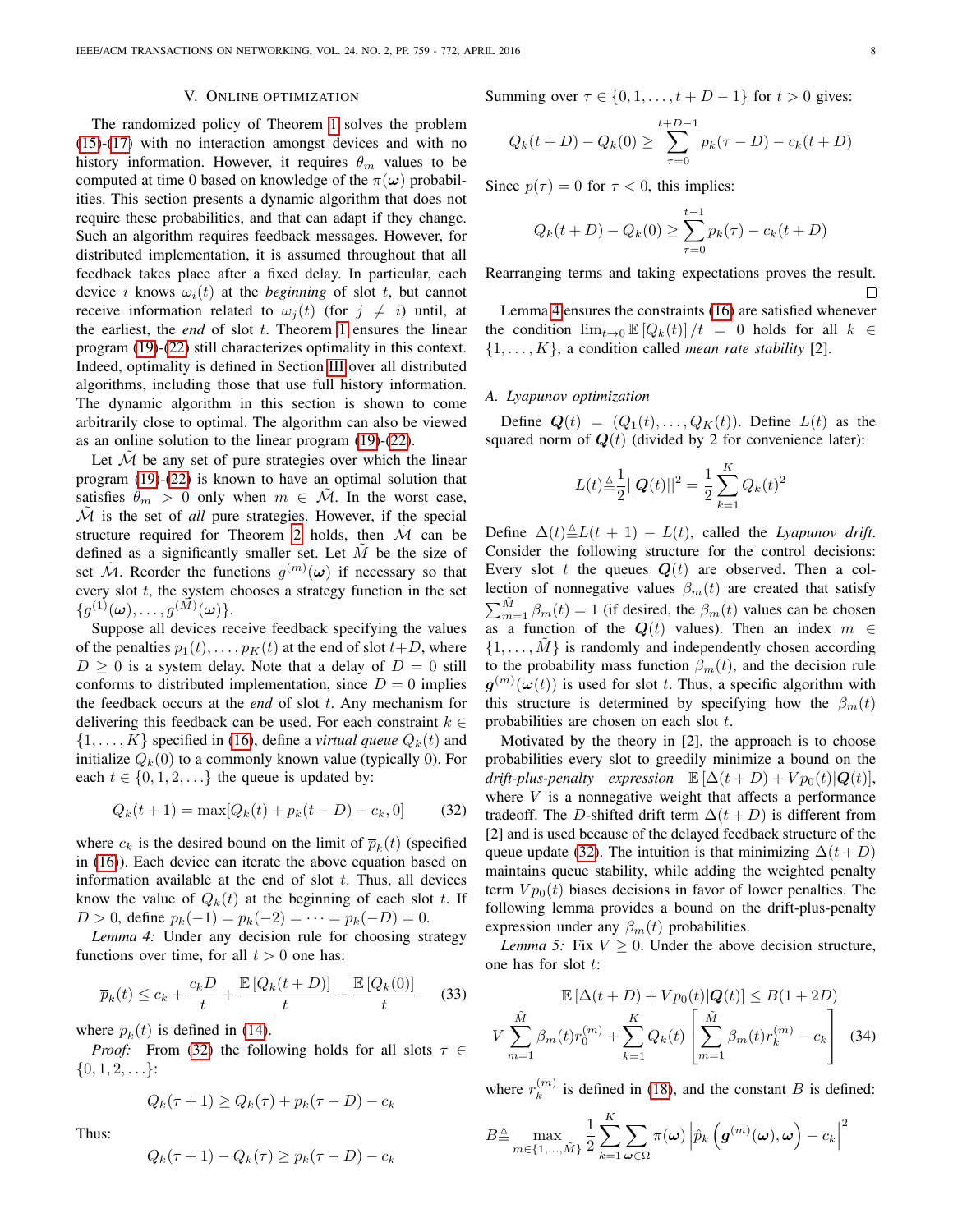*Proof:* Note that for all  $k \in \{0, 1, \ldots, K\}$ :

$$
\mathbb{E}\left[p_k(t)|\mathbf{Q}(t)\right] = \mathbb{E}\left[\hat{p}_k(\boldsymbol{\alpha}(t),\boldsymbol{\omega}(t))|Q(t)\right]
$$
  
\n
$$
= \sum_{m=1}^{\tilde{M}} \sum_{\boldsymbol{\omega}\in\Omega} \beta_m(t)\pi(\boldsymbol{\omega})\hat{p}_k\left(\boldsymbol{g}^{(m)}(\boldsymbol{\omega}),\boldsymbol{\omega}\right)
$$
  
\n
$$
= \sum_{m=1}^{\tilde{M}} \beta_m(t)r_k^{(m)}
$$

Therefore, to prove [\(34\)](#page-7-3) it suffices to prove:

<span id="page-8-0"></span>
$$
\mathbb{E}\left[\Delta(t+D)|\mathbf{Q}(t)\right] \le B(1+2D)
$$
  
+
$$
\sum_{k=1}^{K} Q_k(t) \mathbb{E}\left[p_k(t) - c_k|\mathbf{Q}(t)\right]
$$
(35)

To this end, squaring the queue equation [\(32\)](#page-7-1), using  $\max[a, 0]^2 \le a^2$ , and evaluating at time  $t + D$  yields:

$$
Q_k(t+D+1)^2 \leq Q_k(t+D)^2 + (p_k(t) - c_k)^2
$$
  
+2Q\_k(t+D)(p\_k(t) - c\_k)

Summing over  $k \in \{1, \ldots, K\}$  and dividing by 2 gives:

$$
\Delta(t+D) \leq \frac{1}{2} \sum_{k=1}^{K} (p_k(t) - c_k)^2
$$
  
+ 
$$
\sum_{k=1}^{K} Q_k(t+D)(p_k(t) - c_k)
$$
  
= 
$$
\frac{1}{2} \sum_{k=1}^{K} (p_k(t) - c_k)^2
$$
  
+ 
$$
\sum_{k=1}^{K} Q_k(t)(p_k(t) - c_k)
$$
  
+ 
$$
\sum_{k=1}^{K} (Q_k(t+D) - Q_k(t))(p_k(t) - c_k)
$$

Taking conditional expectations of the above proves [\(35\)](#page-8-0) upon application of the following inequalities (see [19]):

$$
\frac{1}{2} \sum_{k=1}^{K} \mathbb{E} \left[ (p_k(t) - c_k)^2 | \mathbf{Q}(t) \right] \le B
$$
  

$$
\sum_{k=1}^{K} \mathbb{E} \left[ (Q_k(t+D) - Q_k(t)) (p_k(t) - c_k) | \mathbf{Q}(t) \right] \le 2BD
$$

#### <span id="page-8-6"></span>*B. The distributed drift-plus-penalty algorithm*

Observe that the probability mass function  $\beta_m(t)$  that minimizes the right-hand-side of [\(34\)](#page-7-3) is the one that, with probability 1, chooses the index  $m \in \{1, \ldots, M\}$  that minimizes the expression (breaking ties arbitrarily):

<span id="page-8-1"></span>
$$
Vr_0^{(m)} + \sum_{k=1}^{K} Q_k(t)r_k^{(m)}
$$
\n(36)

This gives rise to the following *drift-plus-penalty algorithm*: Every slot t:

- Devices observe the queue vector  $Q(t)$ .
- Devices apply the pure strategy  $g^{(m)}(\omega)$ , where m is the index in  $\{1, \ldots, M\}$  that minimizes [\(36\)](#page-8-1).
- The delayed penalty information  $p_k(t D)$  is observed and queues are updated via [\(32\)](#page-7-1).

Notice that this algorithm still assumes knowledge of  $\pi(\omega)$ since it uses the  $r_k^{(m)}$  $\binom{m}{k}$  values in [\(18\)](#page-4-7). The next theorem characterizes its performance, and the following subsection provides an approximate implementation that does not require  $\pi(\boldsymbol{\omega})$ .

## *C. Performance Analysis*

<span id="page-8-3"></span>*Theorem 3:* If the problem [\(15\)](#page-4-2)-[\(17\)](#page-4-2) is feasible, then under the distributed drift-plus-penalty algorithm for any  $V \geq 0$ ,  $D \geq 0$ :

- All desired constraints [\(16\)](#page-4-2)-[\(17\)](#page-4-2) are satisfied.
- For all  $t > 0$ , the time average expectation of  $p_0(t)$ satisfies:

<span id="page-8-4"></span>
$$
\overline{p}_0(t) \le p_0^{opt} + \frac{B(1+2D)}{V} + \frac{\mathbb{E}\left[L(D)\right]}{Vt}
$$
 (37)

• For all  $t > 0$ , the time average expectation of  $p_k(t)$ satisfies the following for all  $k \in \{1, \ldots, K\}$ :

<span id="page-8-2"></span>
$$
\overline{p}_k(t) \le c_k + \frac{c_k D}{t} + O(\sqrt{V/t})\tag{38}
$$

The above theorem shows the time average expectation of  $p_0(t)$  is within  $O(1/V)$  of optimality. It can be pushed as close to optimal as desired by increasing the  $V$  parameter. The tradeoff is in the amount of time required for the time average expected penalties to be close to their desired constraints. It can be shown that if  $D = 0$  and a mild *Slater condition* is satisfied, then the bound [\(38\)](#page-8-2) can be improved to (see [19]):

$$
\overline{p}_k(t) \le c_k + O(V/t) + O(\log(t)/t)
$$
\n(39)

*Proof:* (Theorem [3\)](#page-8-3) Every slot  $\tau \in \{0, 1, 2, \ldots\}$  the distributed drift-plus-penalty algorithm chooses probabilities  $\beta_m(\tau)$  that minimize the right-hand-side of the expression [\(34\)](#page-7-3). Thus:

$$
\mathbb{E}\left[\Delta(\tau+D) + Vp_0(\tau)|\mathbf{Q}(\tau)\right] \le B(1+2D)
$$
\n
$$
V \sum_{m=1}^{\tilde{M}} \theta_m r_0^{(m)} + \sum_{k=1}^K Q_k(\tau) \left[\sum_{m=1}^{\tilde{M}} \theta_m r_k^{(m)} - c_k\right]
$$

where  $\theta_m$  is any alternative probability mass function defined over  $m \in \{1, \ldots, M\}$ . Using the probabilities  $\theta_m$  that optimally solve the linear program [\(19\)](#page-4-3)-[\(22\)](#page-4-3) gives:

$$
\mathbb{E}\left[\Delta(\tau+D)+Vp_0(\tau)|Q(\tau)\right]\leq B(1+2D)+Vp_0^{opt}
$$

Taking expectations of both sides and using iterated expectations gives:

$$
\mathbb{E}[\Delta(\tau+D)] + V \mathbb{E}[p_0(\tau)] \le B(1+2D) + V p_0^{opt}
$$

Summing over 
$$
\tau \in \{0, 1, \ldots, t-1\}
$$
 for  $t > 0$  gives:  

$$
t-1
$$

<span id="page-8-5"></span> $\mathbb{E}\left[ L \right]$ 

 $\Box$ 

$$
(t+D)] - \mathbb{E}[L(D)] + V \sum_{\tau=0}^{t} \mathbb{E}[p_0(\tau)] \le
$$
  
 
$$
B(1+2D)t + V p_0^{opt} t \qquad (40)
$$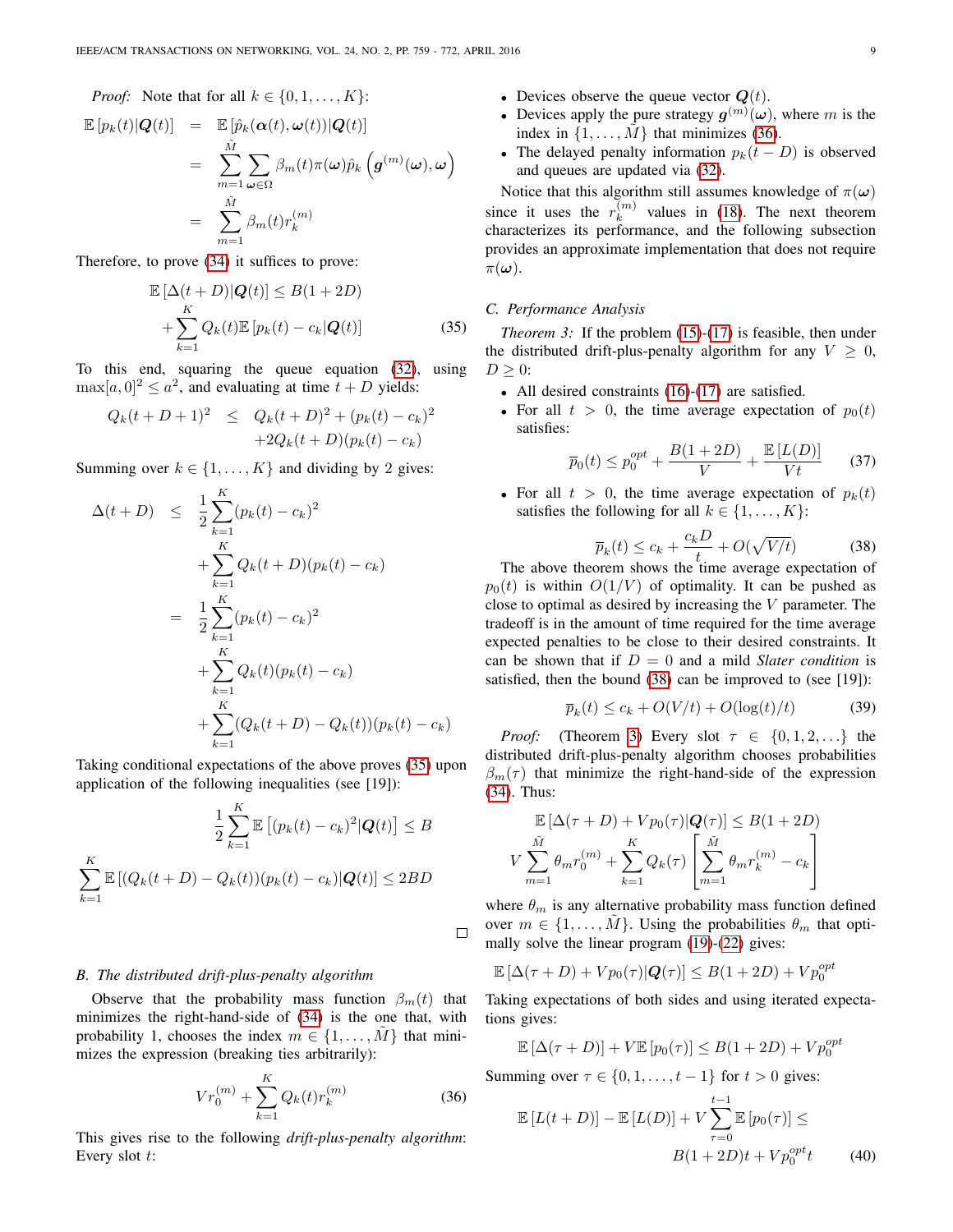Using the fact that  $\mathbb{E}[L(t+D)] \geq 0$  and rearranging terms proves [\(37\)](#page-8-4).

Again rearranging [\(40\)](#page-8-5) yields:

<span id="page-9-0"></span>
$$
\mathbb{E}\left[L(t+D)\right] \le (C + FV)t\tag{41}
$$

where  $C$  is defined:

$$
C^{\Delta}_{\equiv} \mathbb{E}\left[L(D)\right] + B(1+2D)
$$

and  $F$  is defined as a constant that satisfies the following for all slots  $\tau$ :

$$
F \ge p_0^{opt} - \mathbb{E}\left[p_0(\tau)\right]
$$

Such a constant exists because  $p_0(\tau)$  has a finite number of possible outcomes. Using the definition of  $L(t + D)$  in [\(41\)](#page-9-0) gives:

$$
\mathbb{E}\left[||\mathbf{Q}(t+D)||^2\right] \le 2(C+FV)t
$$

By Jensen's inequality:

$$
\mathbb{E}\left[\left\lvert\left\lvert\boldsymbol{Q}(t+D)\right\rvert\right\rvert\right]^2 \leq 2(C+FV)t
$$

Thus:

$$
\frac{\mathbb{E}\left[||\mathbf{Q}(t+D)||\right]}{t} \leq \sqrt{\frac{2(C+FV)}{t}}
$$

Thus, for all  $k \in \{1, \ldots, K\}$ :

$$
\frac{\mathbb{E}\left[Q_k(t+D)\right]}{t} \le \sqrt{\frac{2(C+FV)}{t}}
$$

Substituting this inequality into [\(33\)](#page-7-4) gives:

$$
\overline{p}_k(t) \le c_k + \frac{c_k D}{t} + \sqrt{\frac{2(C + FV)}{t}}
$$

which proves [\(38\)](#page-8-2). The inequality [\(38\)](#page-8-2) immediately implies that all desired constraints are satisfied. П

## <span id="page-9-2"></span>*D. The approximate drift-plus-penalty algorithm*

The algorithm of Section [V-B](#page-8-6) assumes perfect knowledge of the  $r_k^{(m)}$  $\binom{m}{k}$  values. These can be computed by [\(18\)](#page-4-7) if the event probabilities  $\pi(\omega)$  are known. Suppose these probabilities are unknown, but delayed samples  $\omega(t - D)$  are available at the end of each slot  $t$ . Let  $W$  be a positive integer that represents a *sample size*. The  $r_k^{(m)}$  $k^{(m)}$  values can be approximated by:

$$
\tilde{r}_k^{(m)}(t) = \frac{1}{W} \sum_{w=0}^{W-1} \hat{p}_k \left( \boldsymbol{g}^{(m)}(\boldsymbol{\omega}(t - D - w)), \boldsymbol{\omega}(t - D - w) \right)
$$

The approximate algorithm uses  $\tilde{r}_k^{(m)}$  $k^{(m)}(t)$  values in place of  $r_k^{(m)}$  $\binom{m}{k}$  in the expression [\(36\)](#page-8-1). Analysis in [20] shows that the performance gap between exact and approximate drift-pluspenalty implementations is  $O(1/\sqrt{W})$ , so that the approximate algorithm is very close to the exact algorithm when  $W$ is large.

#### *E. Separable penalty functions*

A simpler and exact implementation of the distributed driftplus-penalty algorithm of Section [V-B](#page-8-6) is possible, without requiring knowledge of the probability distribution for  $\omega(t)$ , when penalty functions have the following separable form for all  $k \in \{0, 1, \ldots, K\}$ :

<span id="page-9-1"></span>
$$
\hat{p}_k(\boldsymbol{\alpha},\boldsymbol{\omega}) = \sum_{i=1}^N \hat{p}_{ik}(\alpha_i,\omega_i)
$$
\n(42)

where  $\hat{p}_{ik}(\alpha_i, \omega_i)$  are any functions of  $(\alpha_i, \omega_i) \in A_i \times \Omega_i$ . Choosing an  $m \in \{1, \ldots, M\}$  that minimizes the expression [\(36\)](#page-8-1) is equivalent to observing the queues  $Q(t)$  and then choosing a strategy function  $g(\omega) = (g_1(\omega_1), \ldots, g_N(\omega_N))$ to minimize:

$$
\sum_{\boldsymbol{\omega}\in\Omega} \pi(\boldsymbol{\omega}) \left[ V\hat{p}_0(\boldsymbol{g}(\boldsymbol{\omega}),\boldsymbol{\omega}) + \sum_{k=1}^K Q_k(t) \hat{p}_k(\boldsymbol{g}(\boldsymbol{\omega}),\boldsymbol{\omega}) \right]
$$

With the structure  $(42)$ , this expression becomes:

$$
\sum_{\omega \in \Omega} \sum_{i=1}^{K} \pi(\omega) \left[ V \hat{p}_{i0}(g_i(\omega_i), \omega_i) + \sum_{k=1}^{K} Q_k(t) \hat{p}_{ik}(g_i(\omega_i), \omega_i) \right]
$$

The above is minimized by the following for each  $i \in$  $\{1, \ldots, N\}$ :

$$
g_i(\omega_i) = \arg \min_{\alpha_i \in \mathcal{A}_i} \left[ V \hat{p}_{i0}(\alpha_i, \omega_i) + \sum_{k=1}^K Q_k(t) \hat{p}_{ik}(\alpha_i, \omega_i) \right]
$$

Thus, the minimization step in the drift-plus-penalty algorithm reduces to having each device observe its own  $\omega_i(t)$  value and then setting  $\alpha_i(t) = g_i(\omega_i(t))$ , where the function  $g_i(\omega_i)$  is defined above. The queue update [\(32\)](#page-7-1) is the same as before. Since this algorithm is the same as that of Theorem [3,](#page-8-3) the theorem ensures that for any  $D \geq 0$ , the achieved utility can be pushed arbitrarily close to the distributed optimum (by selecting an appropriately large value of  $V$ ).

Further, for these separable problems, there is no optimality gap between centralized and distributed algorithms. That is because, in the special case  $D = 0$ , the above algorithm is *also* the same as the optimal (centralized) drift-plus-penalty algorithm of [2]. Thus, for  $D = 0$ , achieved average utility converges to the centralized optimum as  $V \to \infty$ . However, we already know that for any  $D \geq 0$ , achieved average utility converges to the distributed optimum as  $V \to \infty$ . So, in this separable case, the distributed optimum must be the same as the centralized optimum.

#### *F. Complexity issues*

The dynamic algorithm of this section can be *implemented* using any set of pure strategies  $M$ . Using a small set is useful because it reduces the complexity of choosing an  $m \in \mathcal{M}$  to minimize [\(36\)](#page-8-1). However, the optimality results of this section hold only when  $M$  is large enough to support an optimal solution to the linear program [\(19\)](#page-4-3)-[\(22\)](#page-4-3). When the structural results of Theorem [2](#page-6-0) hold, the set  $\tilde{M}$  can be restricted to a set that uses only nondecreasing strategy functions.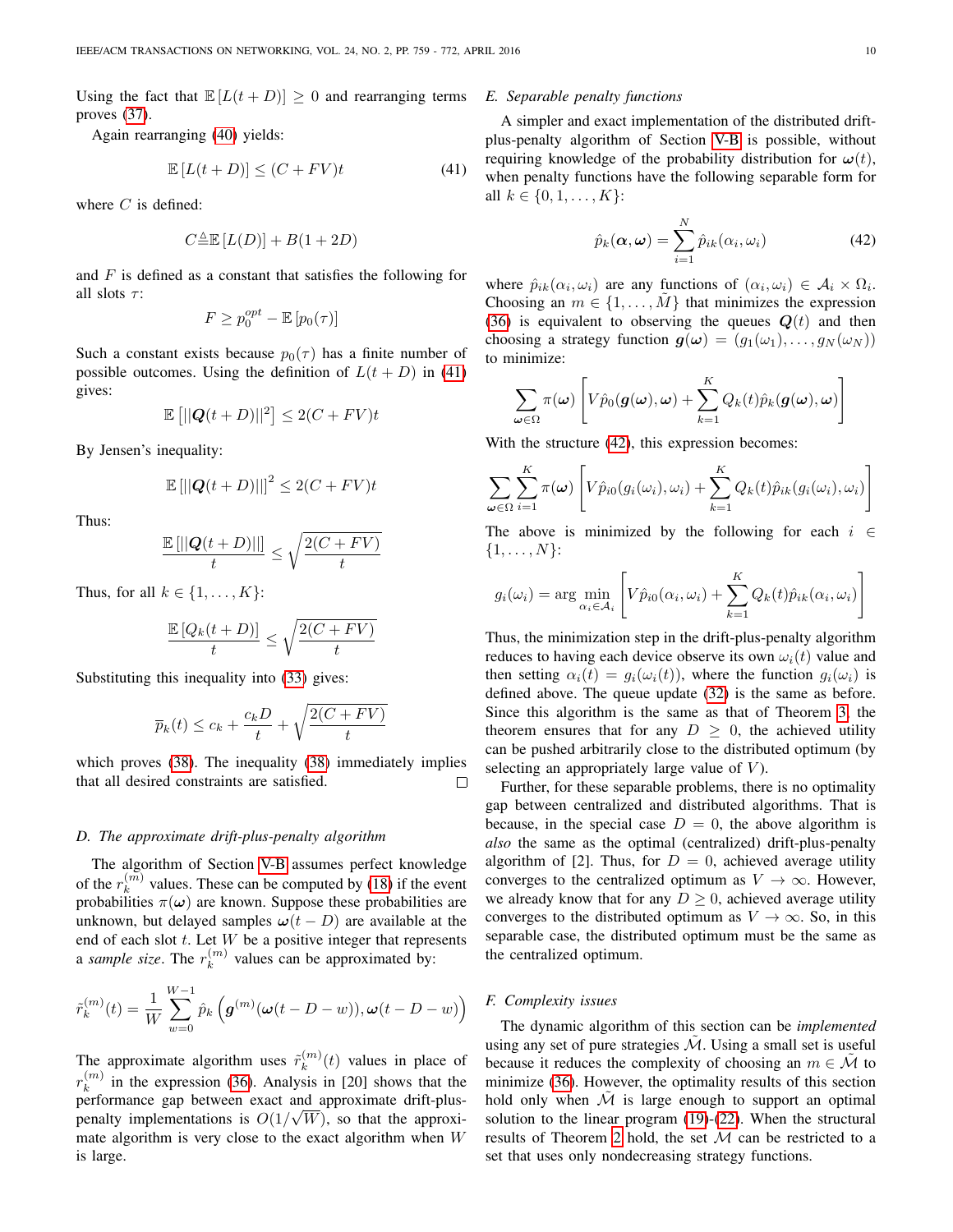#### *G. Where is the common randomness?*

The distributed randomized algorithm of Section [III-C,](#page-4-8) based on the linear program of Theorem [1,](#page-4-1) assumes devices meet before slot 0 to agree on a policy and on a psuedorandom sequence to use. On the other hand, the distributed dynamic algorithm in this section does not have this explicit agreement before slot 0, and does not require a commonly known psuedorandom sequence. Yet, the dynamic algorithm still comes arbitrarily close to the distributed optimum! Where is the common source of randomness in this algorithm? The answer is that the time-varying queue weights  $Q_k(t)$  act as the common source of randomness. The devices correlate their decisions through these commonly known weights. This is a practical way to inject common randomness. Because there is no explicit agreement step, the algorithm can adapt when system probabilities change non-ergodically. This is illustrated via simulation in the next section.

## VI. SIMULATIONS

## *A. Ergodic performance for a 2 device system*

First consider the 2 device sensor network example of Section [II.](#page-2-0) The approximate drift-plus-penalty algorithm of Section [V-D](#page-9-2) is used with a delay of  $D = 10$  slots and a moving average window size of  $W = 40$  slots. The algorithm is not aware of the system probabilities. The objective of this simulation is to find how close the achieved utility is to the optimal value  $u^{opt} = 23/48 \approx 0.47917$  computed in Section [II-C.](#page-2-3) Recall that the desired power constraints are  $\overline{p}_i \leq 1/3$ for each device  $i \in \{1, 2\}$ . The table in Fig. [1](#page-10-0) gives results for various values of V. For  $V \geq 50$  the achieved utility differs from optimality only in the fourth decimal place.

| V   | $\overline{\overline{u}}$ | $p_{1}$  | $p_2$    |
|-----|---------------------------|----------|----------|
| 1   | 0.344639                  | 0.259764 | 0.219525 |
| 5   | 0.454557                  | 0.333158 | 0.267161 |
| 10  | 0.472763                  | 0.333335 | 0.300415 |
| 25  | 0.478186                  | 0.333346 | 0.326948 |
| 50  | 0.479032                  | 0.333369 | 0.332873 |
| 100 | 0.479218                  | 0.333406 | 0.333334 |

<span id="page-10-0"></span>Fig. 1. Algorithm performance over  $t = 10^6$  slots ( $D = 10$ ,  $W = 40$ ). Recall that  $u^{opt} = 23/48 \approx 0.47917$ .

#### *B. Ergodic performance for a 3 device system*

Consider a network of 3 sensors that communicate reports to a fusion center. The event processes  $\omega_i(t)$  for each sensor  $i \in \{1, 2, 3\}$  take values in the same 10 element set B:

$$
\mathcal{B}^{\underline{\vartriangle}}\{0,1,2,3,\ldots,9\}
$$

Consider binary actions  $\alpha_i(t) \in \{0,1\}$ , where  $\alpha_i(t) = 1$ corresponds to sensor i sending a report, and incurs a power cost of 1 for that sensor. The penalty and utility functions are:

$$
\hat{p}_i(\alpha_i, \omega_i) = \alpha_i \quad \forall i \in \{1, 2, 3\}
$$
\n
$$
\hat{u}(\alpha, \omega) = \min \left[ \frac{\alpha_1 \omega_1}{10} + \frac{\alpha_2 \omega_2 + \alpha_3 \omega_3}{20}, 1 \right]
$$

Thus, sensor 1 brings more utility than the other sensors.

Assume  $\omega_1(t), \omega_2(t), \omega_3(t)$  are mutually independent and uniformly distributed over  $\beta$ . The requirements for Theorem [2](#page-6-0) hold, and so one can restrict attention to the 11 threshold functions  $g_i(\omega_i)$  of the type [\(31\)](#page-6-2). As it does not make sense to report when  $\omega_i(t) = 0$  (since that would waste power with no increase in utility), the functions  $g_i(\omega) = 1$  for all  $\omega$  can be removed. This leaves only 10 threshold functions at each device, for a total of  $10^3 = 1000$  strategy functions  $\boldsymbol{g}^{(m)}(\boldsymbol{\omega})$  to be considered every slot. The approximate drift-plus-penalty algorithm of Section [V-D](#page-9-2) is simulated over  $t = 10^6$  slots with a delay  $D = 10$  and for various choices of the moving average window size  $W$  and the parameter  $V$ . All average power constraints were met for all choices of V and W. The achieved utility is shown in Fig. [2.](#page-10-1) The utility increases to a limiting value as  $V$  is increased. This limiting value can be improved by adjusting the number of samples W used in the moving average. Increasing  $W$  from 40 to 200 gives a small improvement in performance. There is only a negligible improvement when  $W$  is further increased to 400 (the curves for  $W = 200$  and  $W = 400$  look identical).



<span id="page-10-1"></span>Fig. 2. Achieved utility  $\overline{u}$  versus V for various choices of W.

Fig. [3](#page-10-2) demonstrates how the  $V$  parameter affects the rate of convergence to the desired constraints. The window size is fixed to  $W = 40$  and the value  $\max[\bar{p}_1(t), \bar{p}_2(t), \bar{p}_3(t)]$  is plotted for  $t \in \{0, 1, \ldots, 2000\}$  (where  $\overline{p}_i(t)$  is the empirical average power expenditure of device  $i$  up to slot  $t$ ). This value approaches the constraint  $1/3$  more slowly when  $V$  is large.



<span id="page-10-2"></span>Fig. 3. An illustration of the rate of convergence to the desired constraint 1/3 for various choices of V. The curves plot  $\max[\overline{p}_1(t), \overline{p}_2(t), \overline{p}_3(t)]$  versus t.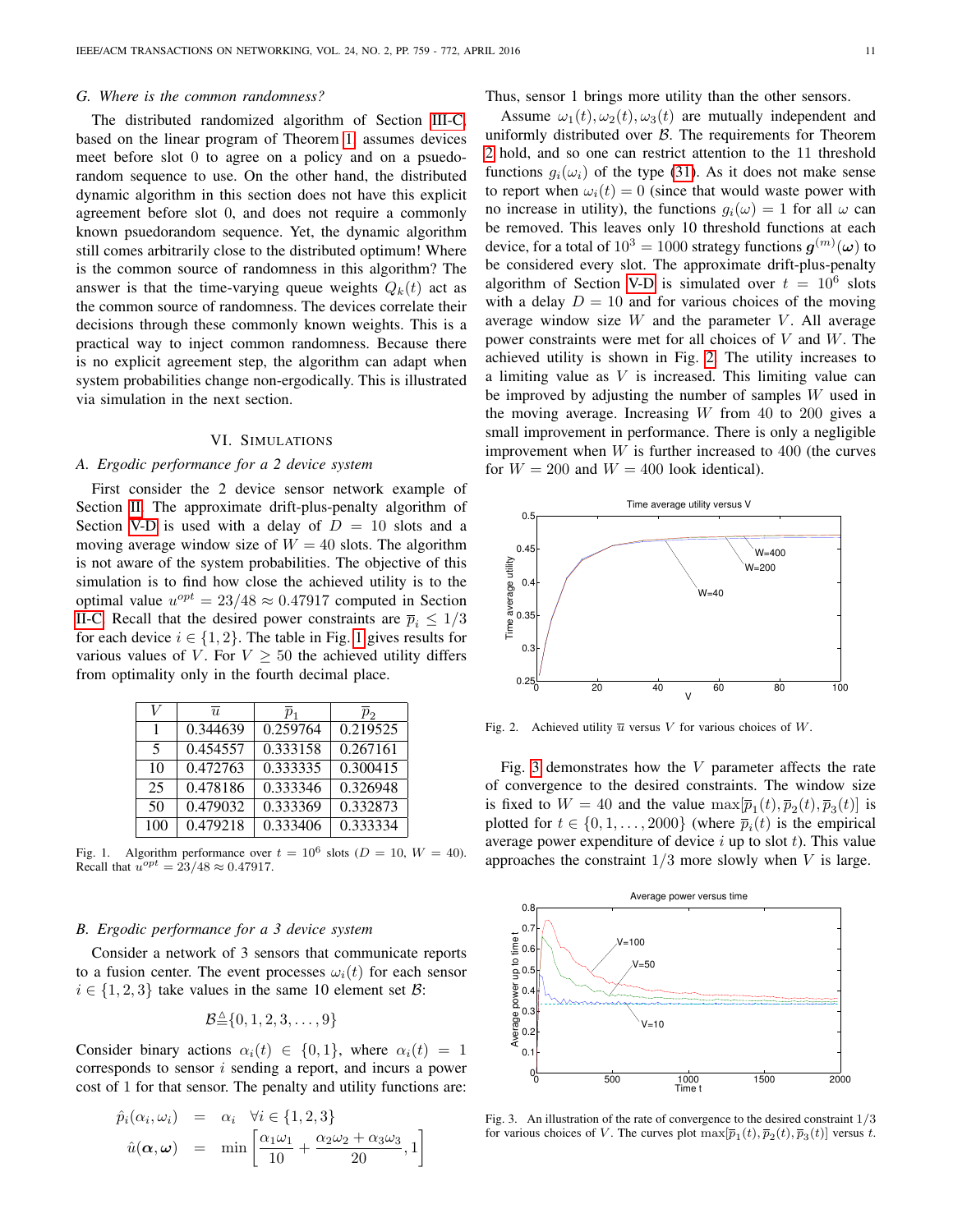## *C. Adaptation to non-ergodic changes*

The initial queue state determines the coefficient of an  $O(1/t)$  transient in the performance bounds of the system (consider the  $\mathbb{E}[L(D)]/(Vt)$  term in [\(37\)](#page-8-4)). Thus, if system probabilities change abruptly, the system can be viewed as restarting with a different initial condition. Thus, one expects the system to react robustly to such changes.

To illustrate this, consider the same 3-device system of the previous subsection, using  $V = 50, W = 40$ . The event processes  $\omega_i(t)$  have the same probabilities as given in the previous subsection for slots  $t < 4000$  and  $t > 8000$ . Call this *distribution type 1*. However, for slots  $t \in \{4000, \ldots, 8000\}$ , the  $\omega_i(t)$  processes are independently chosen with a different distribution as follows:

- $Pr[\omega_1(t) = 0] = Pr[\omega_1(t) = 9] = 1/2.$
- $Pr[\omega_2(t) = k] = 1/4$  for  $k \in \{6, 7, 8, 9\}.$
- $Pr[\omega_3(t) = k] = 1/4$  for  $k \in \{6, 7, 8, 9\}.$

This is called *distribution type 2*.

Fig. [4](#page-11-0) shows average utility and average power over the first  $12000$  slots. Values at each slot  $t$  are averaged over  $2000$ independent system runs. The two dashed horizontal lines in the top plot of the figure are long term time average utilities achieved over  $10^6$  slots under probabilities that are fixed at distribution type 1 and type 2, respectively. It is seen that the system adapts to the non-ergodic change by quickly adjusting to the new optimal average utility. The figure also plots average power of device 1 versus time, with a dashed horizontal line at the power constraint  $1/3$ . A noticeable disturbance in average power occurs at the non-ergodic changes in distribution.



<span id="page-11-0"></span>Fig. 4. A sample path of average utility and power versus time. Values at each time slot  $t$  are obtained by averaging the actual utility and power used by the algorithm on that slot over 2000 independent simulation runs.

### VII. CONCLUSIONS

This paper treated distributed scheduling in a multi-device system where devices know their own observations and actions, but not those of others. Optimal distributed policies were constructed by correlating decisions via a source of common randomness. The optimal policy is computable via a linear program if all system probabilities are known, and through an online algorithm with virtual queues if probabilities are unknown. The online algorithm assumes there is delayed feedback about previous penalties and rewards. The algorithm was shown in simulation to adapt when system probabilities change. If the penalty and utility functions satisfy a *preferred action property*, a complexity reduction result was shown to reduce the number of pure strategies required for consideration. In some cases, this reduces an exponentially complex algorithm to one that has only polynomial complexity.

# APPENDIX A — PROOF OF THEOREM [1](#page-4-1)

Define the  $(K + 1)$ -dimensional *penalty vectors*:

$$
\begin{array}{rcl} \boldsymbol{p}(t) & = & (p_0(t), p_1(t), \ldots, p_K(t)) \\ \hat{\boldsymbol{p}}(\boldsymbol{\alpha}, \boldsymbol{\omega}) & = & (\hat{p}_0(\boldsymbol{\alpha}, \boldsymbol{\omega}), \hat{p}_1(\boldsymbol{\alpha}, \boldsymbol{\omega}), \ldots, \hat{p}_K(\boldsymbol{\alpha}, \boldsymbol{\omega})) \end{array}
$$

For each  $m \in \{1, \ldots, M\}$ , define:

$$
\boldsymbol{r}^{(m)} \triangleq \sum_{\boldsymbol{\omega} \in \Omega} \pi(\boldsymbol{\omega}) \hat{\boldsymbol{p}}(\boldsymbol{g}^{(m)}(\boldsymbol{\omega}), \boldsymbol{\omega}) = (r_0^{(m)}, r_1^{(m)}, \dots, r_K^{(m)})
$$

Define  $R$  as the convex hull of these vectors:

$$
\mathcal{R} {\triangleq} Conv\left(\{\bm{r}^{(1)},\ldots,\bm{r}^{(M)}\}\right)
$$

The set  $R$  is convex, closed, and bounded.

<span id="page-11-2"></span>*Lemma 6:* Let  $\alpha(t)$  be decisions of an algorithm that satisfies the distributed scheduling constraint [\(13\)](#page-3-2) every slot. Then:

- (a)  $\mathbb{E}[\boldsymbol{p}(t)] \in \mathcal{R}$  for all  $t \in \{0, 1, 2, \ldots\}.$
- (b)  $\overline{p}(t) \in \mathcal{R}$  for all  $t \in \{1, 2, 3, \ldots\}$ , where

$$
\overline{\boldsymbol{p}}(t){\triangleq}\tfrac{1}{t}\sum_{\tau=0}^{t-1}\mathbb{E}\left[\boldsymbol{p}(\tau)\right]
$$

*P*( $\ell$ )=  $\ell$   $\mathcal{L}_{\tau=0} = [\mathbf{P}(\ell)]$ <br>*Proof:* Part (b) follows immediately from part (a) together with the fact that  $R$  is convex. To prove part (a), fix a slot  $t \in \{0, 1, 2, \ldots\}$ . By [\(13\)](#page-3-2), the devices make decisions:

$$
\boldsymbol{\alpha}(t)=(f_1(\omega_1(t),X(t)),\ldots,f_N(\omega_N(t),X(t)))
$$

For each  $X(t) \in \mathcal{X}$  and  $\omega \in \Omega$ , define:

$$
\boldsymbol{g}_{X(t)}(\boldsymbol{\omega})=(f_1(\omega_1,X(t)),\ldots,f_N(\omega_N,X(t)))
$$

Then, given  $X(t)$ , the function  $g_{X(t)}(\omega)$  is a pure strategy. Hence,  $\boldsymbol{g}_{X(t)}(\boldsymbol{\omega}) = \boldsymbol{g}^{(m)}(\boldsymbol{\omega})$  for some  $m \in \{1, \dots, M\}.$ Define  $m_{X(t)}$  as the value  $m \in \{1, \ldots, M\}$  for which this holds. Thus,  $g_{X(t)}(\omega) = g^{(m_{X(t)})}(\omega)$ , and:

$$
\mathbb{E}[\boldsymbol{p}(t)|X(t)] = \mathbb{E}[\hat{\boldsymbol{p}}(\boldsymbol{\alpha}(t),\boldsymbol{\omega}(t))|X(t)] \n= \mathbb{E}[\hat{\boldsymbol{p}}(\boldsymbol{g}^{(m_{X(t)})}(\boldsymbol{\omega}(t)),\boldsymbol{\omega}(t))|X(t)] \n= \sum_{\boldsymbol{\omega}\in\Omega} \pi(\boldsymbol{\omega})\hat{\boldsymbol{p}}(\boldsymbol{g}^{(m_{X(t)})}(\boldsymbol{\omega}),\boldsymbol{\omega}) \n= \boldsymbol{r}^{(m_{X(t)})}
$$

Taking expectations of both sides and using the law of iterated expectations gives:

$$
\mathbb{E}\left[\boldsymbol{p}(t)\right] = \sum_{m=1}^{M} Pr[m_{X(t)} = m]\boldsymbol{r}^{(m)}
$$

The above is a convex combination of  $\{r^{(1)}, \ldots, r^{(M)}\}$ , and hence is in R. П

<span id="page-11-3"></span>*Lemma 7:* There exist real numbers  $r_1, r_2, \ldots, r_K$  that satisfy the following:

<span id="page-11-1"></span>
$$
r_k \le c_k \quad \forall k \in \{1, \dots, K\} \tag{43}
$$

$$
p_0^{opt}, r_1, r_2, \dots, r_K) \in \mathcal{R}
$$
\n<sup>(44)</sup>

Furthermore, the vector in [\(44\)](#page-11-1) is on the *boundary* of R.

 $\left($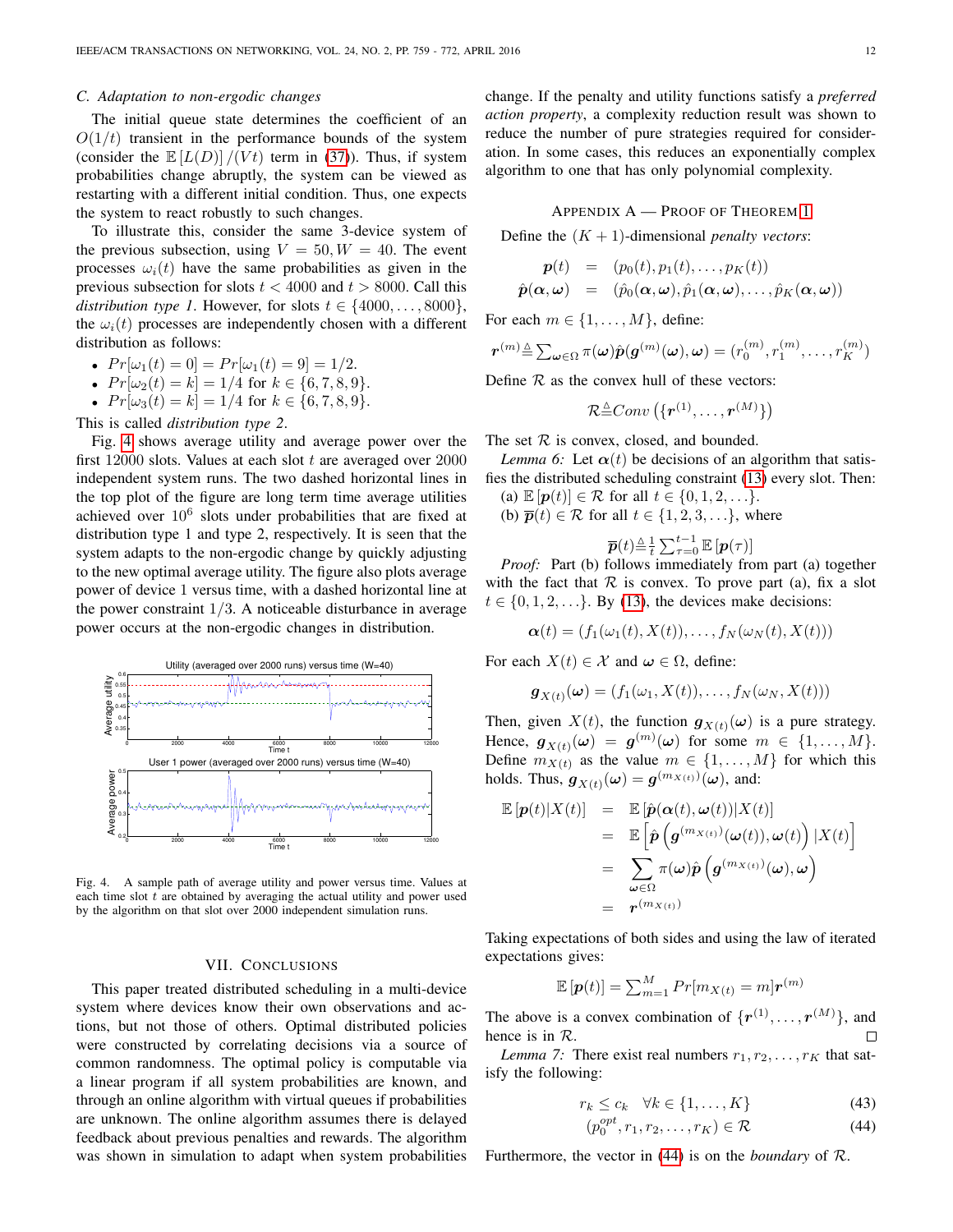*Proof:* Fix q as a positive integer. Consider an algorithm that satisfies the distributed scheduling constraint [\(13\)](#page-3-2) every slot. For  $k \in \{0, 1, ..., K\}$ , let  $\overline{p}_k(t)$  be the resulting time average expected penalties. Assume the algorithm satisfies:

<span id="page-12-0"></span>
$$
p_0^{opt} \le \limsup_{t \to \infty} \overline{p}_0(t) \le p_0^{opt} + 1/q \tag{45}
$$

$$
\limsup_{t \to \infty} \overline{p}_k(t) \le c_k \quad \forall k \in \{1, ..., K\} \quad (46)
$$

Such an algorithm must exist because  $p_0^{opt}$  is the infimum objective value for [\(15\)](#page-4-2) over all algorithms that satisfy the constraints [\(16\)](#page-4-2)-[\(17\)](#page-4-2).

Lemma [6](#page-11-2) implies that  $\overline{p}(t) = (\overline{p}_0(t), \dots, \overline{p}_K(t)) \in \mathcal{R}$  for all  $t > 0$ . Let  $t_n$  be a subsequence of times over which  $\overline{p}_0(t)$ achieves its lim sup. Since  $\bar{p}(t_n)$  is in the closed and bounded set R for all  $t_n > 0$ , the Bolzano-Wierstrass theorem implies there is a subsequence  $\overline{p}(t_{n_m})$  that converges to a point  $r(q) \in$ R, where  $\mathbf{r}(q) = (r_0(q), \dots, r_K(q))$ . Thus:

<span id="page-12-1"></span>
$$
r_0(q) = \lim_{m \to \infty} \overline{p}_0(t_{n_m}) = \limsup_{t \to \infty} \overline{p}_0(t)
$$
\n(47)

$$
r_k(q) = \lim_{m \to \infty} \overline{p}_k(t_{n_m}) \le \limsup_{t \to \infty} \overline{p}_k(t) \ \forall k \in \{1, ..., K\}
$$

Using [\(46\)](#page-12-0) in the last inequality above gives:

<span id="page-12-2"></span>
$$
r_k(q) \le c_k \quad \forall k \in \{1, \dots, K\} \tag{48}
$$

Further, substituting [\(47\)](#page-12-1) into [\(45\)](#page-12-0) gives:

<span id="page-12-3"></span>
$$
p_0^{opt} \le r_0(q) \le p_0^{opt} + 1/q \tag{49}
$$

This holds for all positive integers q. Thus,  $\{r(q)\}_{q=1}^{\infty}$  is an infinite sequence of vectors in  $R$  such that  $r(q)$  satisfies [\(48\)](#page-12-2) and [\(49\)](#page-12-3) for all  $q \in \{1, 2, 3, \ldots\}$ . Because  $\mathcal R$  is closed and bounded, the sequence  $\{r(q)\}_{q=1}^{\infty}$  has a limit point  $r =$  $(r_0, r_1, \ldots, r_K) \in \mathcal{R}$  that satisfies  $r_0 = p_0^{opt}$  and  $r_k \leq c_k$  for all  $k \in \{1, ..., K\}$ . This proves [\(43\)](#page-11-1) and [\(44\)](#page-11-1).

To prove that  $r$  is on the *boundary* of  $\mathcal{R}$ , it suffices to note that for any  $\epsilon > 0$ :

$$
(p_0^{opt} - \epsilon, r_1, \dots, r_K) \notin \mathcal{R}
$$

Indeed, if this were not true, it would be possible to construct a distributed algorithm that satisfies all desired constraints and yields a time average expected value of  $p_0(t)$  equal to  $p_0^{opt} - \epsilon$ , which contradicts the definition of  $p_0^{opt}$ .  $\Box$ 

Because  $\mathcal{R} = Conv(\lbrace {\boldsymbol{r}}^{(1)}, \ldots, {\boldsymbol{r}}^{(M)} \rbrace)$ , Lemma [7](#page-11-3) implies there are probabilities  $\theta_m$  that sum to 1 such that:

$$
(p_0^{opt}, r_1, \dots, r_K) = \sum_{m=1}^{M} \theta_m r^{(m)}
$$

where the  $r_k$  values satisfy [\(43\)](#page-11-1). Because  $\mathcal R$  is a  $(K + 1)$ dimensional set, Caratheodory's theorem ensures the above can be written using at most  $K + 2$  non-zero  $\theta_m$  values. However, because the above vector is on the *boundary* of R, a simple extension of Caratheodory's theorem ensures it can be written using at most  $K + 1$  $K + 1$  non-zero  $\theta_m$  values.<sup>1</sup> This proves Theorem [1.](#page-4-1)

<span id="page-12-4"></span><sup>1</sup>This extension to points on the boundary of a convex hull can be proven using Caratheodory's theorem together with the supporting hyperplane theorem for convex sets [21].

## APPENDIX B — A COUNTEREXAMPLE

This appendix shows it is possible for an algorithm to satisfy the conditional independence assumption [\(12\)](#page-3-1) while yielding expected utility strictly larger than that of any distributed algorithm. Consider a two device system with  $\omega_1(t), \omega_2(t)$ independent and i.i.d. Bernoulli processes with:

$$
Pr[\omega_i(t) = 1] = Pr[\omega_i(t) = 0] = 1/2 \,\,\forall i \in \{1, 2\}
$$

The actions are constrained to:

$$
\alpha_1(t) \in \{-1, 1\} \quad , \quad \alpha_2(t) \in \{-1, 1\}
$$

Define the utility function:

$$
\hat{u}(\alpha_1, \alpha_2, \omega_1, \omega_2) = g(\omega_1, \omega_2)\alpha_1\alpha_2
$$

where  $g(\omega_1, \omega_2) = 1 - 2\omega_1\omega_2$ . Then  $\hat{u}(\cdot) \in \{-1, 1\}$ . Fig. [5](#page-12-5) indicates when the utility is 1.

| $\omega_1$ | $\omega_2$ | $q(\omega_1, \omega_2)$ | Conditions required for $\hat{u} = 1$ |
|------------|------------|-------------------------|---------------------------------------|
|            |            |                         | $\alpha_1 = \alpha_2$                 |
|            |            |                         | $\alpha_1 = \alpha_2$                 |
|            |            |                         | $\alpha_1 = \alpha_2$                 |
|            |            |                         | $\alpha_1 \neq \alpha_2$              |

<span id="page-12-5"></span>Fig. 5. A table showing the conditions needed for  $\hat{u}(\alpha_1, \alpha_2, \omega_1, \omega_2) = 1$ .

Consider now the following *centralized algorithm*: Every slot t, observe  $(\omega_1(t), \omega_2(t))$  and compute  $g(\omega_1(t), \omega_2(t))$ .

• If  $g(\omega_1(t), \omega_2(t)) = 1$ , independently choose:

$$
(\alpha_1(t), \alpha_2(t)) = \begin{cases} (1,1) & \text{with probability } 1/2\\ (-1,-1) & \text{with probability } 1/2 \end{cases}
$$

• If 
$$
g(\omega_1(t), \omega_2(t)) = -1
$$
, independently choose:

$$
(\alpha_1(t), \alpha_2(t)) = \begin{cases} (1, -1) & \text{with probability } 1/2\\ (-1, 1) & \text{with probability } 1/2 \end{cases}
$$

The randomization ensures that regardless of  $(\omega_1(t), \omega_2(t))$ :

$$
Pr[\alpha_1(t) = 1 | \omega_1(t), \omega_2(t)] = \frac{1}{2}
$$
  

$$
Pr[\alpha_2(t) = 1 | \omega_1(t), \omega_2(t)] = \frac{1}{2}
$$

and hence the conditional independence assumption [\(12\)](#page-3-1) is satisfied. This algorithm guarantees the utility function is 1 for all possible outcomes, and so the expected utility is also 1. However, it can be shown that an optimal *distributed algorithm* is the pure strategy  $\alpha_1(t) = \alpha_2(t) = 1$  for all t (regardless of  $\omega_1(t), \omega_2(t)$ , which yields an expected utility of only 1/2.

#### **REFERENCES**

- [1] M. J. Neely. Distributed stochastic optimization via correlated scheduling. In *Proc. IEEE INFOCOM*, Toronto, CA, April 2014.
- [2] M. J. Neely. *Stochastic Network Optimization with Application to Communication and Queueing Systems*. Morgan & Claypool, 2010.
- [3] B. Liu, P. Terlecky, A. Bar-Noy, R. Govindan, M. J. Neely, and D. Rawitz. Optimizing information credibility in social swarming applications. *IEEE Trans. on Parallel and Distributed Systems*, vol. 23, no. 6, pp. 1147-1158, June 2012.
- [4] N. Michelusi and M. Zorzi. Optimal random multiaccess in energy harvesting wireless sensor networks. *Proc. IEEE International Conference on Communications*, June 2013.